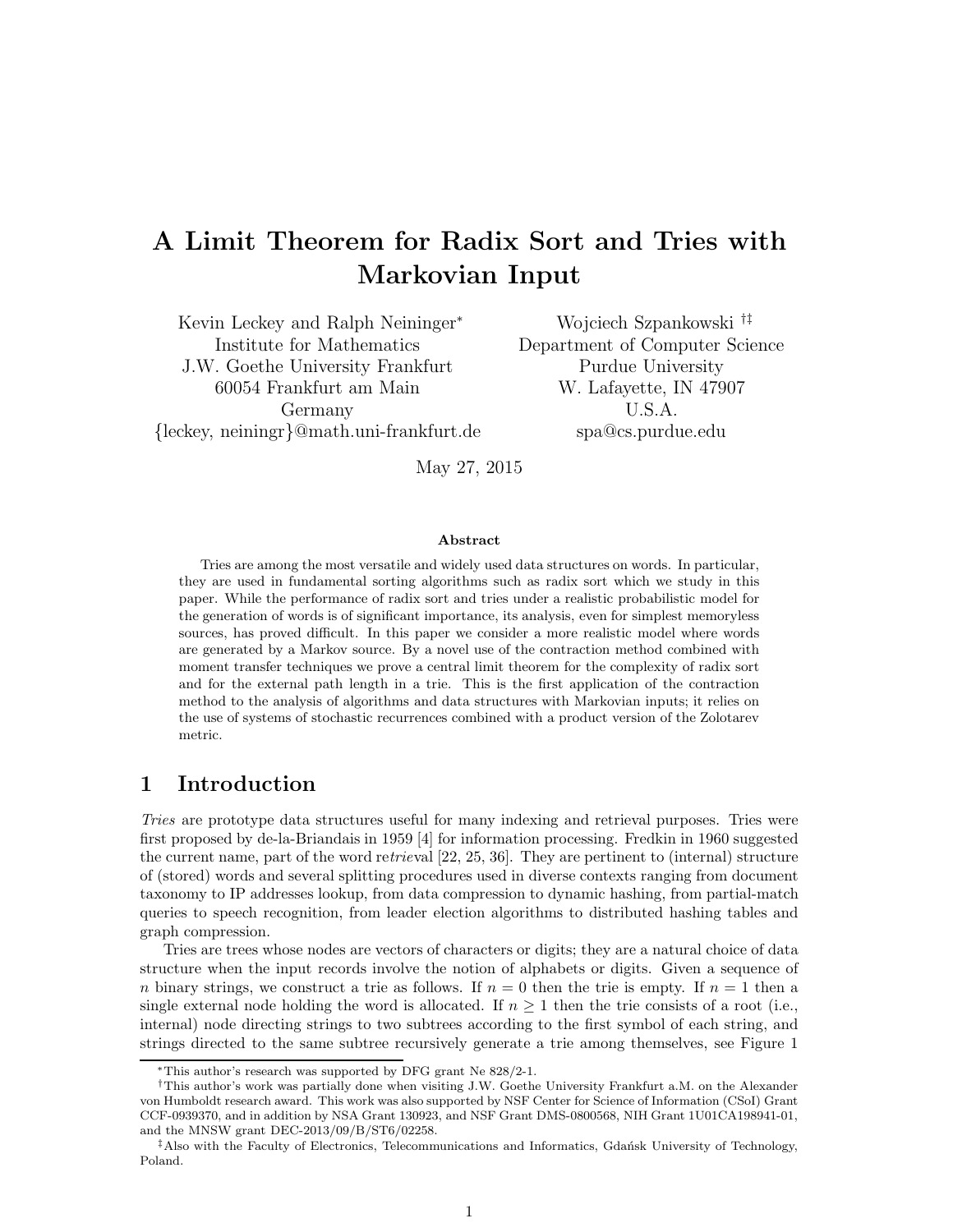

Figure 1: Radix sort and a trie applied to the strings:  $\Xi_1 = 1101..., \Xi_2 = 0001..., \Xi_3 =$  $0.0110\dots$ ,  $\Xi_4 = 0.000\dots$ ,  $\Xi_5 = 1111\dots$ ,  $\Xi_6 = 1110\dots$  Note that radix sort places  $\Xi_1$  into three sublists, also called buckets, (and has to read the first three symbols of  $\Xi_1$ ) whereas the node storing  $\Xi_1$  has depth three in the corresponding trie.

and Section 2 for a more formal definition. The *internal nodes* in tries are branching nodes, used merely to direct records to each subtrie; the record strings are all stored in *external nodes*, which are leaves of such tries.

Tries can be used in many fundamental algorithms, in particular for sorting known as radix sort or more precisely most significant digit radix sort [22]. In this cases, the *n* strings are binary representations of keys to be sorted. They are inserted in a trie as described above. A so-called depth-first traversal of the trie starting at the root node will visit each key in sorted order. In other words, keys that start with a 0 are moved to the left subtree also called a left bucket, while the other keys are stored in the right subtree or right bucket. In the sequel, we sort keys in the left and the right buckets using the second symbol, an so on as shown in Figure 1(a). A *recursive* description of the radix sort algorithm is presented in Section 2. In this paper, we shall use the trie and radix sort paradigms exchangeably. The complexity of such radix sort is equal to the external path length of the associated tries, that is, the sum of the lengths of the paths from the root to all external nodes.

We study the limit law of the radix sort complexity and the external path length of a trie built over  $n$  binary strings generated by a Markov source. More precisely, we assume that the input is a sequence of n independent and identically distributed random strings, each being composed of an infinite sequence of symbols such that the next symbol depends on the previous one and this dependence is governed by a given transition matrix (i.e., Markov model).

Digital trees, in particular, tries have been intensively studied for the last thirty years [3, 5, 14, 16, 18, 20, 6, 7, 22, 25, 36], mostly under Bernoulli (memoryless) model assumption. The typical depth under the Markov model was analyzed in [18], however, not the external path length. The external path length is more challenging due to stronger dependency, see [36]. In fact, this is already observed for tries under the Bernoulli model [36]. In this paper we establish a central limit theorem for the external path length in a trie built over a Markov model using a novel use of the *contraction method*.

The contraction method was introduced in 1991 by Uwe Rösler  $[31]$  for the distributional analysis of the complexity of the Quicksort algorithm. It was then developed independently by Rösler and by Rachev and Rüschendorf [30] in the early 1990's. Over the last 20 years this approach, which is based on exploiting an underlying contracting map on a space of probability distributions, has been developed as a fairly universal tool for the analysis of recursive algorithms and data structures. Here, randomness may come from a stochastic model for the input or from randomization within the algorithms itself (randomized algorithms). General developments of this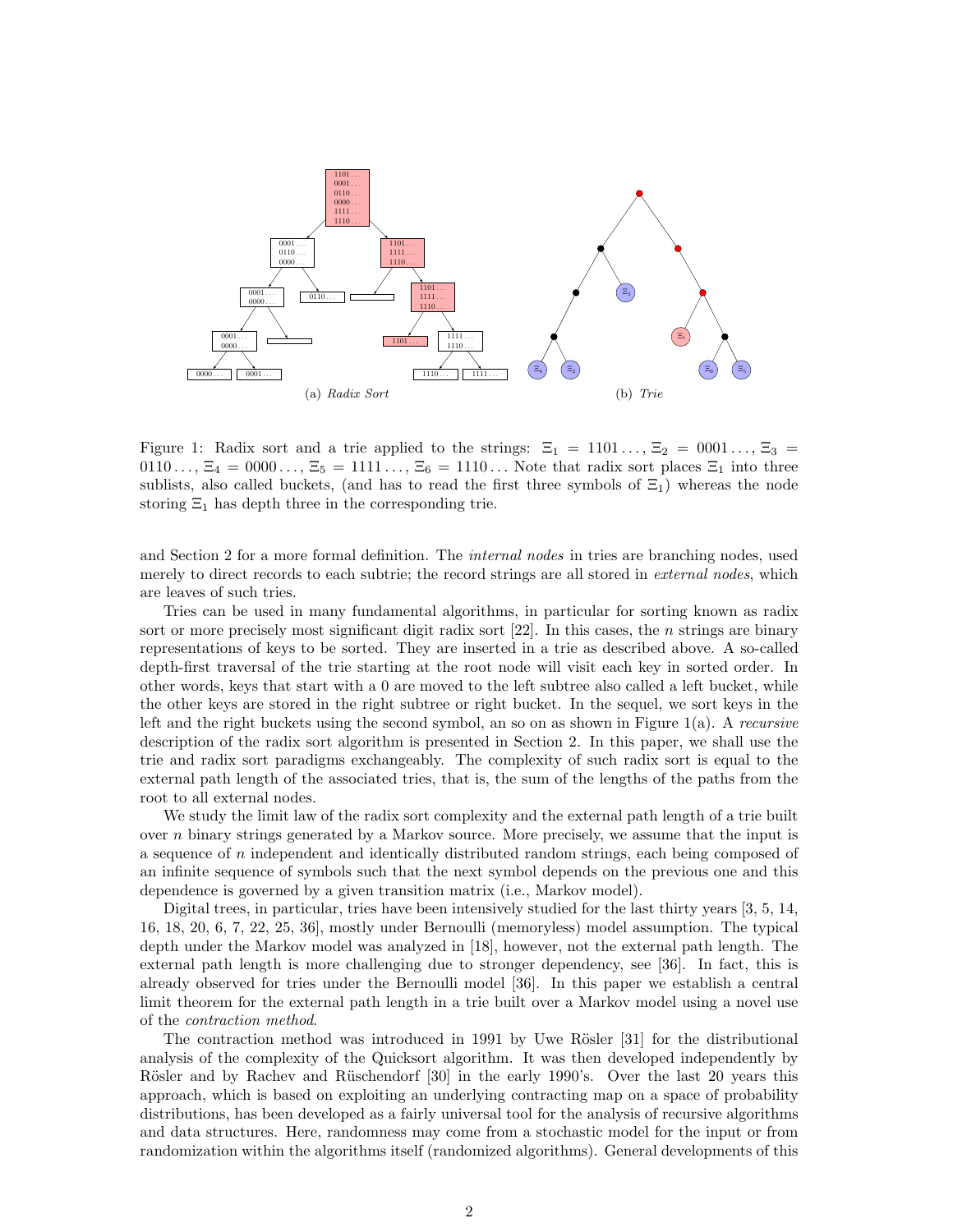method were presented in [32, 30, 33, 27, 28, 8, 19, 29] with numerous applications in computer science, information theory, and networking.

The contraction method has been used in the analysis of tries and other data structures only under the symmetric Bernoulli model (unbiased memoryless source) [27, Section 5.3.2], where limit laws for the size and the external path length of tries were re-derived. The application of the method there was heavily based on the fact that precise expansions of the expectations were available, in particular smoothness properties of periodic functions appearing in the linear terms as well as bounds on error terms which were  $O(1)$  for the size and  $O(\log n)$  for the path lengths. It should be observed that even in the asymmetric Bernoulli model such error terms seem to be out of reach for classical analytic methods; see the discussion in Flajolet, Roux, and Vallée  $[9]$ . Hence, for the more general Markov source model considered in the present paper we develop a novel use of the contraction method.

Furthermore, the contraction method applied to Markov sources hits another snag, namely, the Markov model is not preserved when decomposing the trie at its root into its left and right subtree. The initial distribution of the Markov source is changed when looking at these subtrees. To overcome these problems a couple of new ideas are used for setting up the contraction method: First of all, we will use a system of distributional recursive equations, one for each subtree. We then apply the contraction method to this system of recurrences capturing the subtree processes and prove asymptotic normality for the path lengths conditioned on the initial distribution. In fact, our approach avoids dealing with multivariate recurrences and instead we reduce the whole analysis to a system of one-dimensional equations. To come up with an appropriate contracting map we use a product version of the Zolotarev metric.

We also need asymptotic expansions of the mean and the variance for applying the contraction method. In contrast to very precise information on periodicities of linear terms for the symmetric Bernoulli model mentioned above and in view of the results in [9] mentioned above we cannot expect to obtain similarly precise expansions. In fact, our convergence proof does only require the leading order term together with a Lipschitz continuity property for the error term. The lack of a precise expansion is compensated by this Lipschitz continuity combined with a self-centering argument to obtain sufficiently tight control on error terms.

For the derivation of such an expansions of the mean (and the variance) we use moment transfer theorems. Such theorems were largely developed by H.-K. Hwang, see, e.g., [13, 10, 11, 1], for the control of moments related to one-dimensional recurrences. We extend such theorems to systems of recurrences as they occur for the analysis of our Markov model. For the expansion of the variance we also make use of a construction due to Schachinger [35].

This is the first application of the contraction method to the analysis of algorithms and data structures with Markovian inputs. Our results were announced in the extended abstract [24]. The methodology developed is general enough to cover related quantities and structures as well. Our approach also applies with minor adjustments at least to the path lengths of digital search trees and PATRICIA tries under the Markov source model, see the dissertation of the first mentioned author [23].

The Markov source model is more realistic and more flexible than the (memoryless) Bernoulli model. Even more general models have been analyzed in the context of tries. Vallée [37] introduced the dynamical source models which, in particular, cover the Markov model. The analysis of dynamical sources for tries started with the work of Clément, Flajolet and Vallée in  $[3]$ , including the asymptotic of the expectation of several trie parameters such as height, size and the depth/external path length. There is a limit theorem for the depth in tries for special (so-called tame) dynamical sources, see [2], and a limit theorem for the depth in the (closely related) digital search tree for two types of general sources, see [12]. However, a limit theorem for the external path length in tries and the complexity of radix sort has not yet been derived for dynamical sources.

Notations: Throughout this paper we use the Bachmann–Landau symbols, in particular the big O notation. We declare  $x \log x := 0$  for  $x = 0$ . By  $B(n, p)$  with  $n \in \mathbb{N}$  and  $p \in [0, 1]$  the binomial distribution is denoted, by  $B(p)$  the Bernoulli distribution with success probability p, by  $\mathcal{N}(0, \sigma^2)$ the centered normal distribution with variance  $\sigma^2 > 0$ . We use C as a generic constant that may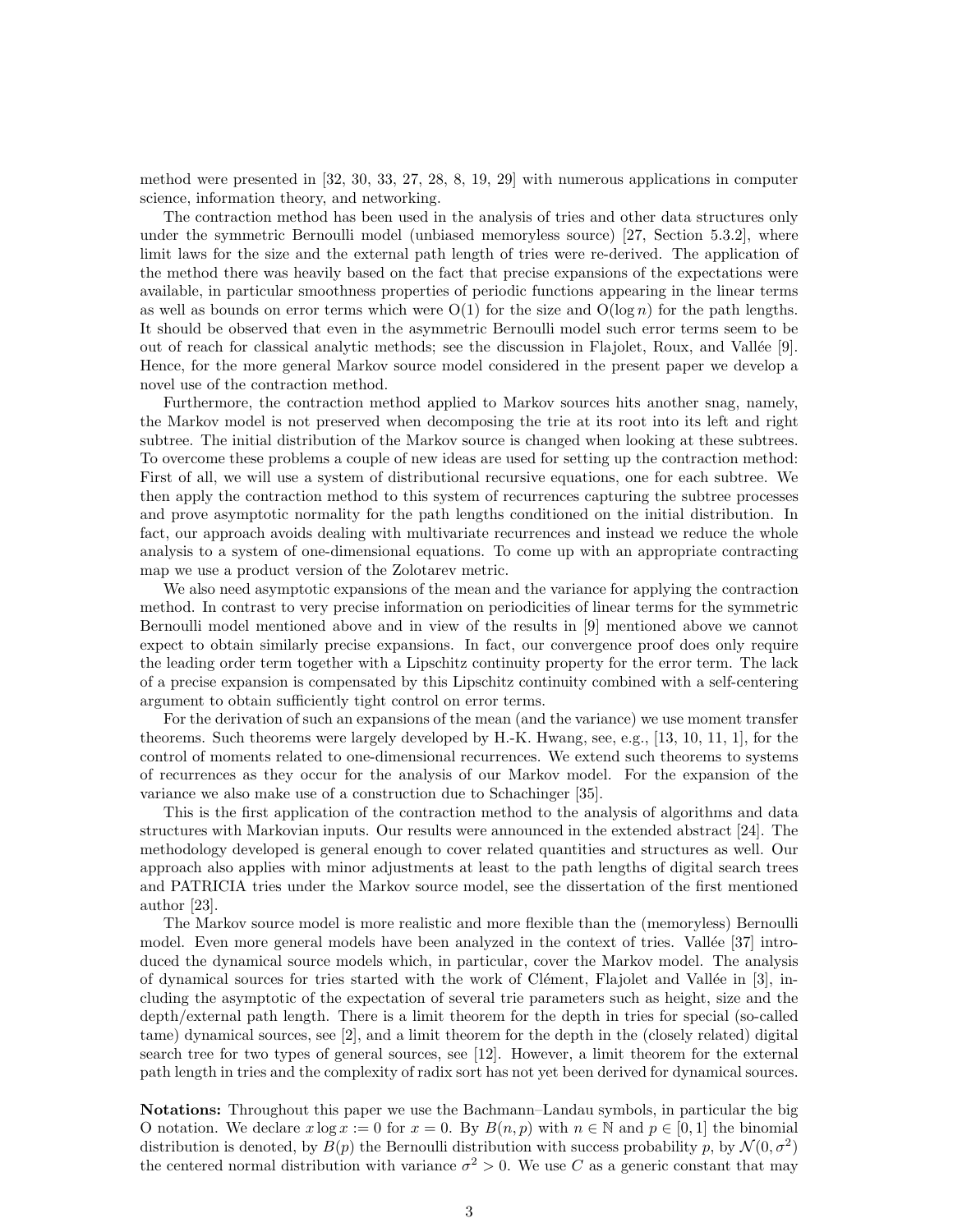change from one occurrence to another.

### 2 Main Results

In this section we first describe succinctly the radix sort and his relation to tries. Then we present our probabilistic model, and the main result of this paper.

**Radix sort.** Given n keys represented by binary strings, we can sort them in the following way. We first split them according to the first bit: those string starting with a 0 go to the left bucket, while the others to the right bucket. In each bucket we sort remaining strings in the same manner using the second bit. And so on. At the end we read all keys from left to right and all  $n$  keys are sorted, see Figure 1. This is called a radix sort [22]. The number of inspected bits needed to sort such n keys (strings) is denoted by  $B_n$  and called it in short the number of bucket operations. It measures the complexity of radix sort. We study its limiting distribution in this paper.

It is easy to see that we can achieve the same result by building a trie from  $n$  strings and visit all external nodes in a tree traversal. Then  $B_n$  can be interpreted as the length of the external path length, that is, the sum of all paths from the root to all external nodes.

The Markov source: We now define the probabilistic model for string generation. We shall assume that binary data strings over the alphabet  $\Sigma = \{0,1\}$  are generated by a homogeneous Markov source. In general, a homogeneous Markov chain is given by its initial distribution  $\mu =$  $\mu_0\delta_0+\mu_1\delta_1$  on  $\Sigma$  and the transition matrix  $(p_{ij})_{i,j\in\Sigma}$ . Here,  $\delta_x$  denotes the Dirac measure in  $x\in\mathbb{R}$ . Hence, the initial state is 0 with probability  $\mu_0$  and 1 with probability  $\mu_1$ . We have  $\mu_0, \mu_1 \in [0,1]$ and  $\mu_0 + \mu_1 = 1$ . A transition from state i to j happens with probability  $p_{ii}$ ,  $i, j \in \Sigma$ . Now, a data string is generated as the sequence of states visited by the Markov chain. In the Markov source model assumed subsequently all data strings are independent and identically distributed according to the given Markov chain.

We always assume that  $p_{ij} > 0$  for all  $i, j \in \Sigma$ . Hence, the Markov chain is ergodic and has a stationary distribution, denoted by  $\pi = \pi_0 \delta_0 + \pi_1 \delta_1$ . We have

$$
\pi_0 = \frac{p_{10}}{p_{01} + p_{10}}, \qquad \pi_1 = \frac{p_{01}}{p_{01} + p_{10}}.
$$
 (1)

Note however, that our Markov source model does not require the Markov chain to start in its stationary distribution.

The case  $p_{ij} = 1/2$  for all  $i, j \in \Sigma$  is essentially the symmetric Bernoulli model (only the first bit may have a different initial distribution). The symmetric Bernoulli model has already been studied thoroughly also with respect to the external path length of tries; see [20, 27]. Hence, we exclude this case subsequently. For later reference, we summarize our conditions as:

$$
p_{ij} \in (0,1) \text{ for all } i, j \in \Sigma, \qquad p_{ij} \neq \frac{1}{2} \text{ for some } (i,j) \in \Sigma^2.
$$
 (2)

The entropy rate of the Markov chain plays an important role in the asymptotic behavior of the performance of radix sort. In particular, it determines the leading order constant of the average number of bucket operations (path length) performed by radix sort. The entropy rate for our Markov chain is given by

$$
H := -\sum_{i,j\in\Sigma} \pi_i \, p_{ij} \log p_{ij} = \sum_{i\in\Sigma} \pi_i H_i,\tag{3}
$$

where  $H_i := -\sum_{j \in \Sigma} p_{ij} \log p_{ij}$  is the entropy of a transition from state i to the next state. Thus,  $H$  is obtained as weighted average of the entropies of all possible transitions with weights according to the stationary distribution  $\pi$ .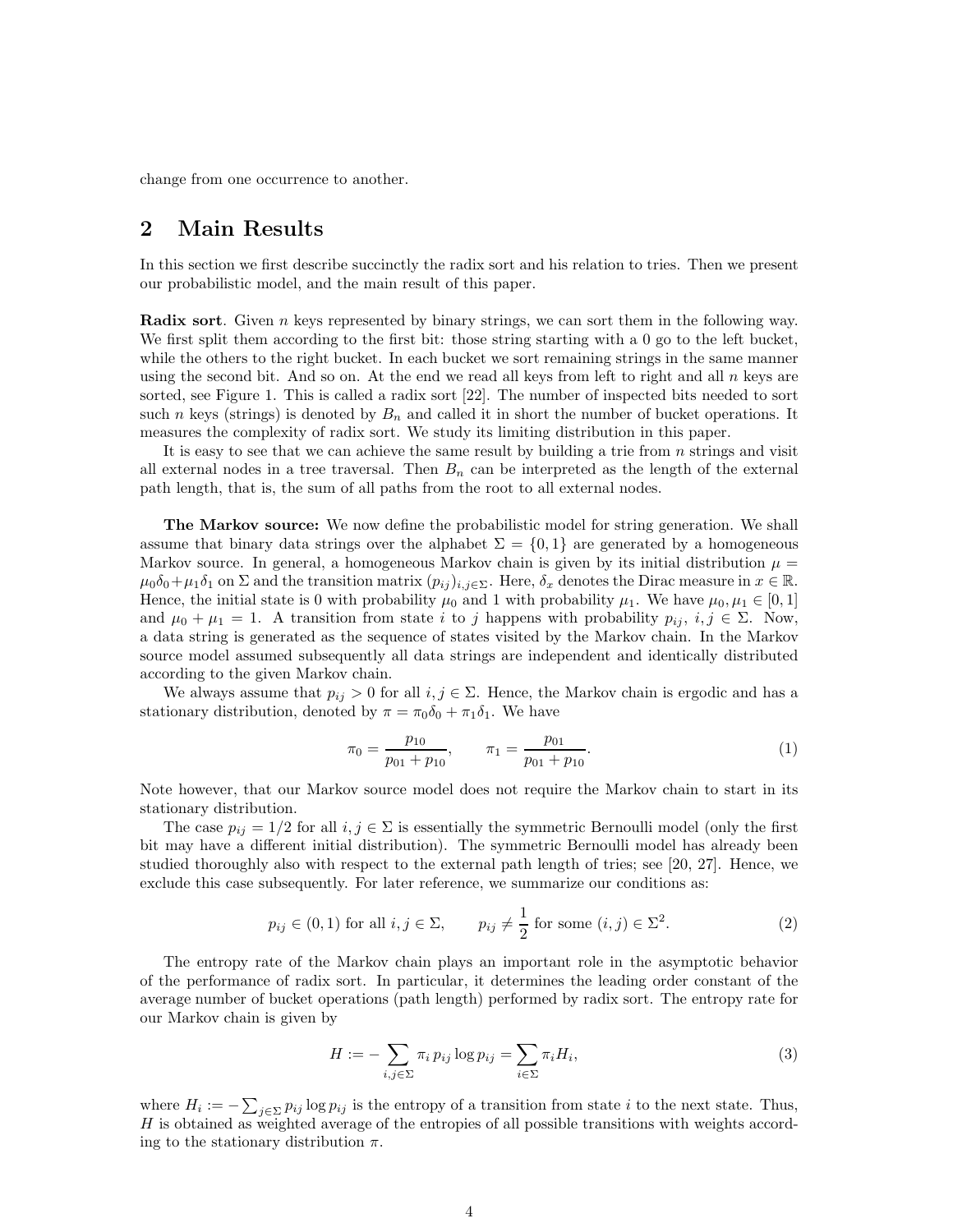Our main result concerning the distribution of the number of bucket operations in radix sort or the path length in a trie is presented next. We will write  $B_n^{\mu}$  for  $B_n$  to make its dependence on the initial distribution explicit.

**Theorem 2.1.** The number  $B_n^{\mu}$  of bucket operations under the Markov source model with condi*tions* (2) *satisfies, as*  $n \to \infty$ *,* 

$$
\mathbb{E}[B_n^{\mu}] = \frac{1}{H} n \log n + \mathcal{O}(n), \qquad \text{Var}(B_n^{\mu}) = \sigma^2 n \log n + \mathcal{O}\left(n \sqrt{\log n}\right)
$$

*where the entropy rate* H *is defined in* (3) and  $\sigma^2$  *is given by* 

$$
\sigma^2 = \frac{\pi_0 p_{00} p_{01}}{H^3} \left( \log(p_{00}/p_{01}) + \frac{H_1 - H_0}{p_{01} + p_{10}} \right)^2 + \frac{\pi_1 p_{10} p_{11}}{H^3} \left( \log(p_{10}/p_{11}) + \frac{H_1 - H_0}{p_{01} + p_{10}} \right)^2.
$$

*Moreover, as*  $n \to \infty$ *,* 

$$
\frac{B_n^\mu - \mathbb{E}[B_n^\mu]}{\sqrt{\text{Var}(B_n^\mu)}} \stackrel{d}{\longrightarrow} \mathcal{N}(0,1)
$$

where  $\mathcal{N}(0,1)$  denotes a random variable with the standard normal distribution.

The analysis of  $B_n^{\mu}$  is based on a system of recursive distributional equations discussed in the next section. Section 4 contains some moment-transfer theorems that are used in the analysis of mean and variance. These theorems are applied to the analysis of the mean in section 5 in order to derive the asymptotic expansion in Theorem 2.1 as well as a more detailed study of the remaining term  $f_{\mu}(n) := \mathbb{E}[B_n^{\mu}] - n \log n / H$  which is necessary to obtain the limit law in section 7.

The first order asymptotic of  $\text{Var}(B_n^{\mu})$  with uniform error term is derived in section 6. It is based on the moment-transfer theorems from section 4 but requires some additional ideas such as a splitting of  $B_n^{\mu}$  into a suitable sum and a poissonization argument.

Finally, the limit theorem is establish in section 7. The proof is based on the contraction method. In fact, the asymptotic analysis of the moments enables us to apply this technique. It is possible to obtain a more detailed asymptotic expansion of the mean by analytical techniques however, without the analysis of the increments in proposition 5.2 the analysis in section 7 would require an asymptotic expansion up to the order of  $o(\sqrt{n \log n})$ . It should be pointed out that analytic techniques allows asymptotics of the mean and the variance up to  $o(n)$  [36].

### 3 Recursive Distributional Equations

We formulate in this section a system of distributional recurrences to capture the distribution of the number of bucket operations. Our subsequent analysis is entirely based on these equations. In the sequel, we phrase our discussion in terms of the radix sort algorithm.

We denote by  $B_n^{\mu}$  the number of bucket operations (i.e., number of bits inspected by radix sort) performed sorting n data under the Markov source model with initial distribution  $\mu$  using the radix sorting algorithm. We have  $B_0^{\mu} = B_1^{\mu} = 0$  for all initial distributions  $\mu$ . The transition matrix is given in advance and suppressed in the notation. We abbreviate  $B_n^i := B_n^{\rho_i}$  for  $i \in \Sigma$ and  $\rho_i = p_{i0}\delta_0 + p_{i1}\delta_1$ . We will study  $B_n^0$  and  $B_n^1$ . From the asymptotic behavior of these two sequences we can then directly obtain corresponding results for  $B_n^{\mu}$  for an arbitrary initial distribution  $\mu = \mu_0 \delta_0 + \mu_1 \delta_1$  as follows: We denote by  $K_n$  the number of data among our n that start with bit 0. Then  $K_n$  has the binomial  $B(n, \mu_0)$  distribution. In the Markov source model the distribution of the second bit of every data string that starts with bit 0 is  $\rho_0$ . In particular, for any data string  $\Xi = \xi_1 \xi_2 \ldots$  in the left bucket (i.e.  $\xi_1 = 0$ ) the remaining suffix  $\xi_2 \xi_2 \ldots$  is generated by a Markov source model with initial distribution  $\rho_0$  and the same transition matrix as the original source. Similarly, the remaining suffixes in the right bucket are generated by a Markov source model with initial distribution  $\rho_1$  and the same transition matrix. Moreover, by the independence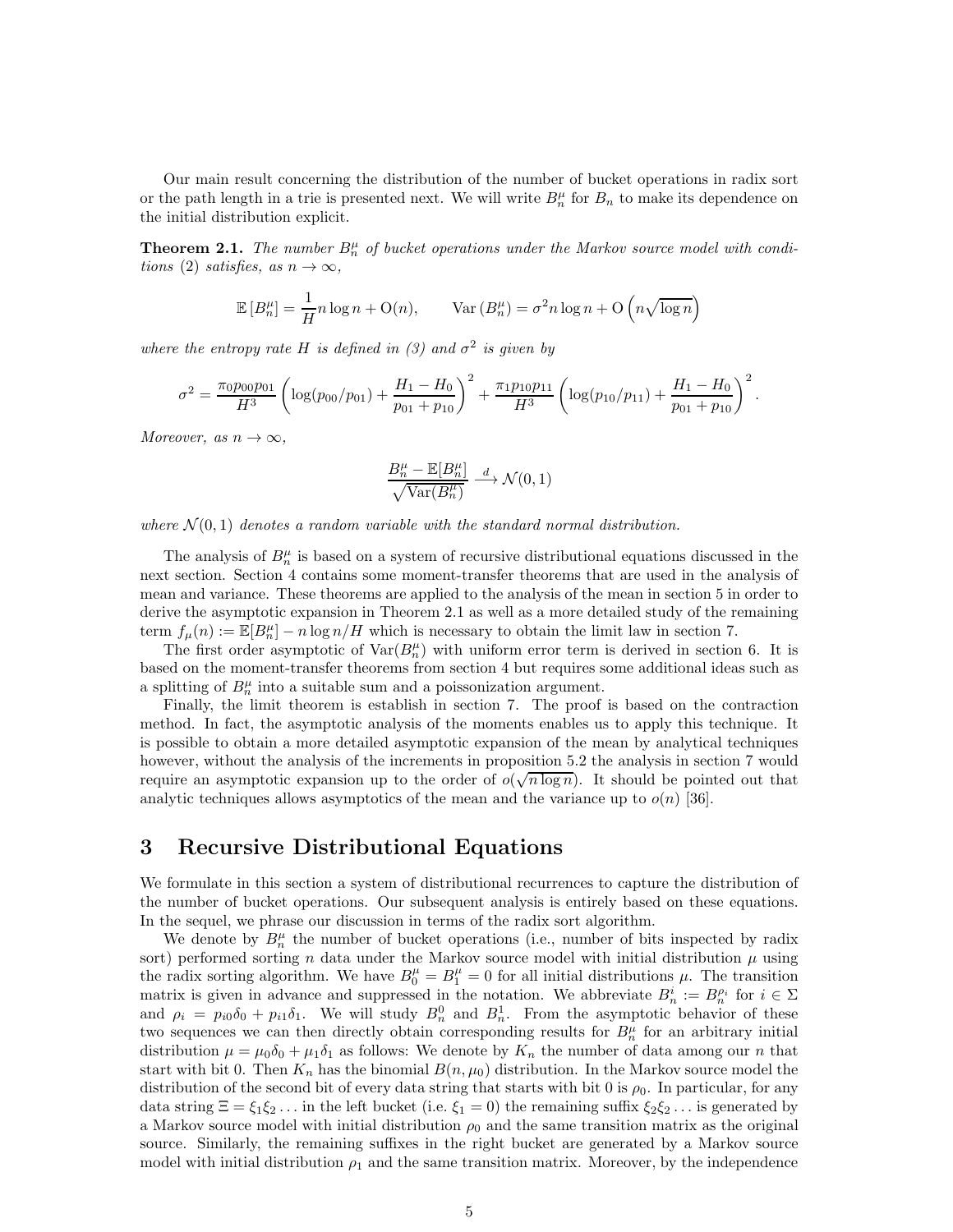of data strings within the Markov source model, the number of bucket operations in the left bucket and the number of bucket operations in the right bucket are independent conditionally on  $K_n$ . This leads to the following stochastic recurrence:

$$
B_n^{\mu} \stackrel{d}{=} B_{K_n}^0 + B_{n-K_n}^1 + n, \qquad n \ge 2,
$$
\n(4)

where  $(B_0^0, \ldots, B_n^0), (B_0^1, \ldots, B_n^1)$  and  $K_n$  are independent and  $\stackrel{d}{=}$  denotes that left and right hand side have identical distributions. We will see later that we can directly transfer asymptotic results for  $B_n^0$  and  $B_n^1$  to general  $B_n^{\mu}$  via (4), see, e.g., the proof of Theorem 7.1.

In particular, (4) implies for  $\mu = \rho_0$  that

$$
B_n^0 \stackrel{d}{=} B_{I_n}^0 + B_{n-I_n}^1 + n, \qquad n \ge 2,
$$
\n<sup>(5)</sup>

with  $(B_0^0, \ldots, B_n^0), (B_0^1, \ldots, B_n^1)$  and  $I_n$  independent binomially  $B(n, p_{00})$  distributed. A similar argument yields a recurrence for  $B_n^1$ . Denoting by  $J_n$  a binomially  $B(n, p_{10})$  distributed random variable, we have

$$
B_n^1 \stackrel{d}{=} B_{J_n}^0 + B_{n-J_n}^1 + n, \qquad n \ge 2,
$$
\n(6)

with  $(B_0^0, \ldots, B_n^0), (B_0^1, \ldots, B_n^1)$  and  $J_n$  independent. Our asymptotic analysis of  $B_n^{\mu}$  is based on the distributional recurrence system  $(5)-(6)$  as well as  $(4)$ .

For further references, we abbreviate (5) and (6) by

$$
B_n^i \stackrel{d}{=} B_{I_n^i}^0 + B_{n - I_n^i}^1 + n, \qquad n \ge 2, \ i \in \Sigma,
$$
\n<sup>(7)</sup>

with  $(B_0^0, \ldots, B_n^0), (B_0^1, \ldots, B_n^1)$  and  $I_n^i$  independent,  $I_n^i$  binomial  $B(n, p_{i0})$  distributed.

### 4 Transfer Theorems for Mean and Variance

Throughout this section, let  $(a_i(n))_{n\in\mathbb{N}_0}$  and  $(\varepsilon_i(n))_{n\in\mathbb{N}_0}$  be real valued sequences for  $i \in \{0,1\}$ . Furthermore, let  $I_n^i$  follow the binomial distribution  $B(n, p_{i0})$  for  $i \in \{0, 1\}$ . Suppose that these sequences either satisfy

$$
a_i(n) = \mathbb{E}[a_0(I_n^i)] + \mathbb{E}[a_1(n - I_n^i)] + \varepsilon_i(n), \qquad i \in \{0, 1\}, n \in \mathbb{N},
$$
\n(8)

which is the case for, e.g.,  $a_i(n) = \mathbb{E}[B_n^i]$  and  $\varepsilon_i(n) = n \mathbf{1}_{[2,\infty)}(n)$ , or satisfy

$$
a_i(n) = p_{i0} \mathbb{E}[a_0(I_n^i)] + p_{i1} \mathbb{E}[a_1(n - I_n^i)] + \varepsilon_i(n), \qquad i \in \{0, 1\}, n \in \mathbb{N},
$$
\n(9)

which is the case for, e.g.,  $a_i(n) = f_i(n+1) - f_i(n)$  where  $f_i(n) = \mathbb{E}[B_n^i] - \frac{1}{H}n \log n$  and  $\varepsilon_i(n) = 1$ . Upper bounds on  $\varepsilon_i(n)$  may be transferred to bounds on  $a_i(n)$  by the following lemma:

**Lemma 4.1.** *Assume that* (8) *holds. Then,*  $\varepsilon_i(n) = O(n^{\alpha})$  *for an*  $\alpha \in \mathbb{R}$  *and both*  $i \in \{0, 1\}$ *implies, as*  $n \to \infty$ *,* 

$$
a_i(n) = \begin{cases} \nO(n), & \text{if } \alpha < 1, \\ \nO(n^{\alpha}), & \text{if } \alpha > 1, \\ \nO(n \log n), & \text{if } \alpha = 1. \n\end{cases}
$$

More precisely, the first order asymptotic of linear  $\varepsilon_i(n)$  terms yield the following first order asymptotic of  $a_i(n)$ :

**Lemma 4.2.** *Assume that* (8) *holds. Then,*  $\varepsilon_i(n) = c_i n + O(n^{\alpha})$  *for*  $c_0, c_1 \in \mathbb{R}$  *and*  $\alpha < 1$  *and both*  $i \in \{0, 1\}$  *implies that, as*  $n \to \infty$ *,* 

$$
a_i(n) = \frac{\pi_0 c_0 + \pi_1 c_1}{H} n \log n + O(n)
$$

*with constants*  $\pi_0$ ,  $\pi_1$  *and H given in* (1) *and* (3)*.*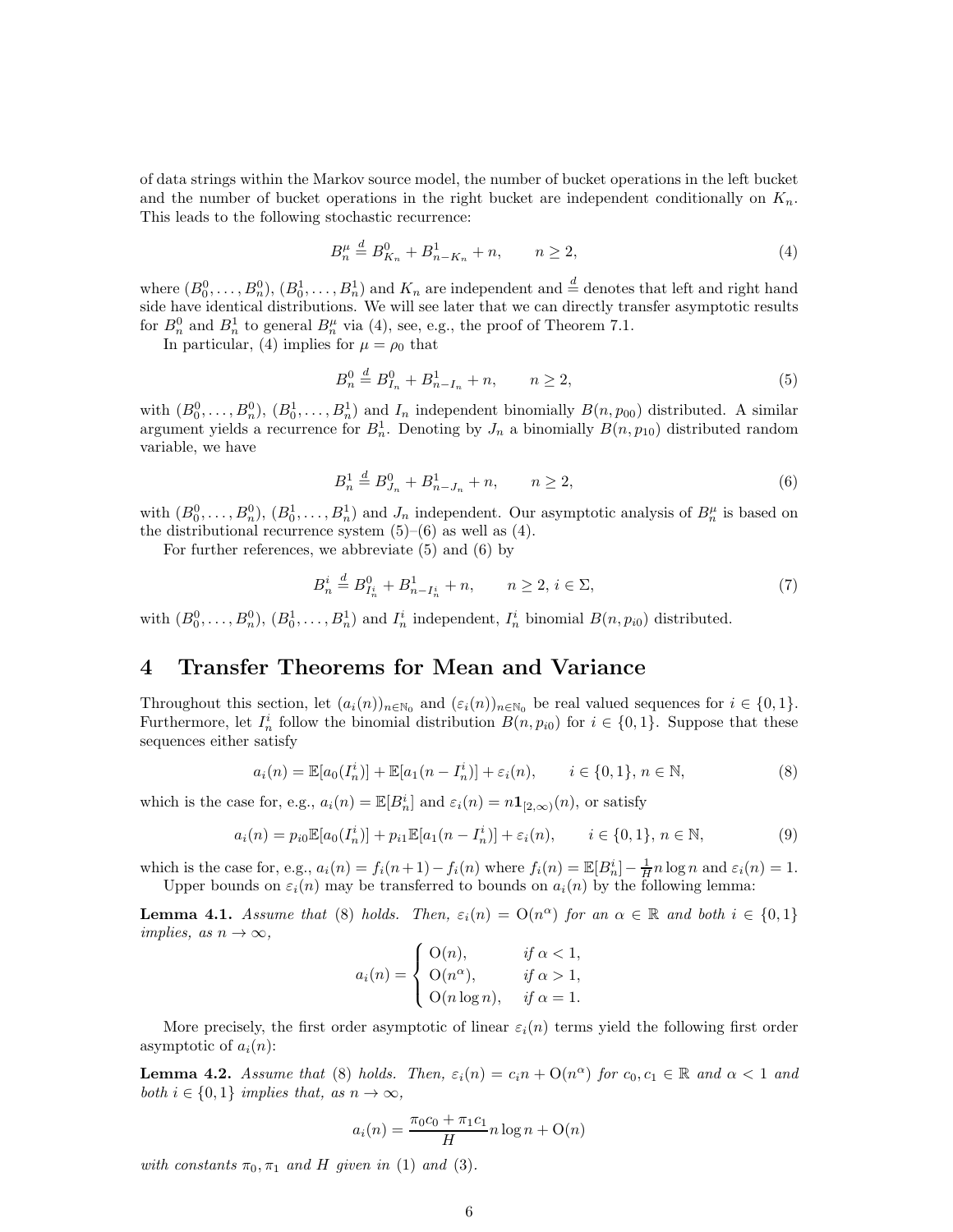Similarly, there are the following results on transfers for (9):

**Lemma 4.3.** *Assume that* (9) *holds. Then,*  $\varepsilon_i(n) = O(n^{\alpha})$  *for an*  $\alpha \in \mathbb{R}$  *and both*  $i \in \{0, 1\}$ *implies that, as*  $n \to \infty$ *,* 

$$
a_i(n) = \begin{cases} \nO(1) & \text{if } \alpha < 0, \\ \nO(n^{\alpha}) & \text{if } \alpha > 0, \\ \nO(\log n) & \text{if } \alpha = 0. \n\end{cases}
$$

**Lemma 4.4.** *Assume that* (9) *holds. Then,*  $\varepsilon_i(n) = c_i + O(n^{-\alpha})$  *for*  $c_i \in \mathbb{R}$ ,  $\alpha > 0$  *and both*  $i \in \{0,1\}$  *implies, as*  $n \to \infty$ *,* 

$$
a_i(n) = \frac{\pi_0 c_0 + \pi_1 c_1}{H} \log n + O(1), \quad i \in \Sigma,
$$

*with constants*  $\pi_0, \pi_1$  *and H given in* (1) *and* (3)*.* 

*Proof of lemma 4.1.* The proof relies on the fact that  $I_n^0$  and  $I_n^1$  are concentrated around their means  $p_{00}n$  and  $p_{10}n$ . This leads to a geometric decay in the size of the toll term when iterating (8) on the right hand side. It is more convenient to work with the monotone sequences given by

$$
C_i(n) := \sup\{|a_i(k)| : 0 \le k \le n\}, \qquad C(n) := \max\{C_0(n), C_1(n)\}, \quad i \in \Sigma, n \in \mathbb{N}_0.
$$

Due to the upper bound  $|a_i(n)| \leq C(n)$  for both  $i \in \{0,1\}$ , an upper bound on  $C(n)$  is sufficient to prove the assertion. To this end, let  $\max_{i,j\in\{0,1\}}\{p_{ij}\} < \delta < 1$  be a constant (the exact value of  $\delta$  does not matter) and decompose (8) into

$$
|a_i(n)| \le \mathbb{E}[(C(I_n^i) + C(n - I_n^i))\mathbf{1}_{\{I_n^i \in [(1-\delta)n,\delta n]\}}] + C(n)\mathbb{P}(I_n^i \notin [(1-\delta)n,\delta n]) + |\varepsilon_i(n)|. \tag{10}
$$

Note that at least one of the following three equalities needs to hold by definition:

$$
C(n) = |a_0(n)|
$$
 or  $C(n) = |a_1(n)|$  or  $C(n) = C(n-1)$ .

Thus, the assumption on  $\varepsilon_i(n)$  implies that there exists a constant  $L > 0$  such that *at least one* of the following two bounds holds

$$
\beta(n)C(n) \le \max_{i \in \Sigma} \left\{ \mathbb{E}[(C(I_n^i) + C(n - I_n^i)) \mathbf{1}_{\{I_n^i \in [(1 - \delta)n, \delta n]\}}] + Ln^{\alpha} \right\}
$$
  
(11)  

$$
C(n) \le C(n - 1),
$$

where  $\beta(n) := 1 - 2 \max_{i \in \Sigma} \{ \mathbb{P}(I_n^i \notin [(1 - \delta)n, \delta n]) \}$  converges to 1 by a Chernoff bound on the binomial distribution (or the central limit theorem). Now (11) implies for any  $\varepsilon > 0$  by induction on  $n$  that

$$
C(n) \le Dn^{\max\left\{-\frac{\log 4}{\log \delta}, 2\alpha\right\}} (1+\varepsilon)^n
$$

where  $D = D(\varepsilon) > 0$  is a sufficiently large constant. This yields for any  $K > 1$  the rough upper bound  $C(n) = O(K^n)$ .

To refine this bound, note that a standard Chernoff bound on the binomial distribution implies the existence of a constant  $c > 0$  such that for all  $n \geq 0$ 

$$
|\beta(n)-1|\leq 4e^{-cn}
$$

which together with  $C(n) = O(K^n)$  for  $1 < K < e^c$  yields a constant  $L' > 0$  such that

$$
|\beta(n) - 1|C(n) \le L'n^{\alpha}, \quad n \in \mathbb{N}.
$$

Combined with  $(10)$ , this bound implies by induction on n that

$$
C(n) \leq \tilde{L}n \sum_{j=0}^{\lfloor -\log n/\log \delta \rfloor} (\delta^{1-\alpha})^j
$$

where  $\tilde{L} = \max \left\{ C(d+1), (L+L') \max \{ \delta^{\alpha-1}, 1 \} \right\}$ . Thus, the assertion holds by the asymptotic of the geometric sum. □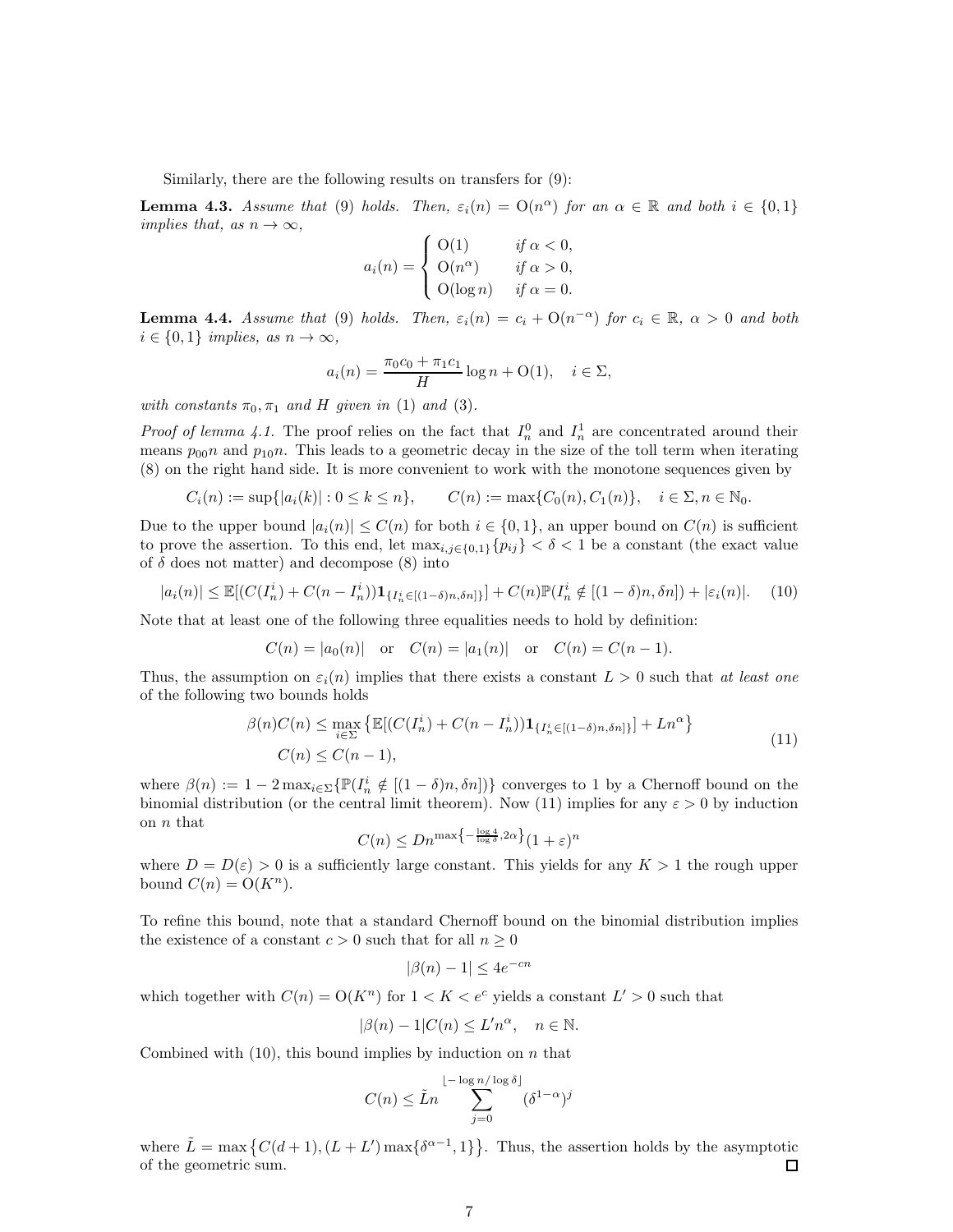*Proof of lemma 4.2.* An easy calculation reveals that the sequences

$$
\tilde{a}_i(n) := a_i(n) - \frac{\pi_0 c_0 + \pi_1 c_1}{H} n \log n + \frac{c_{1-i} H_i}{(p_{10} + p_{01})H} n, \quad n \in \mathbb{N}, i \in \{0, 1\},\
$$

satisfy

$$
\tilde{a}_i(n) = \mathbb{E}[\tilde{a}_0(I_n^i)] + \mathbb{E}[\tilde{a}_1(n - I_n^i)] + \mathcal{O}\left(n^{\max\{\alpha, 1/3\}}\right).
$$

Thus, lemma 4.1 yields  $\tilde{a}_i(n) = O(n)$  and the assertion follows. More precisely, note that the transformed sequences satisfy for all  $n \in \mathbb{N}$  and  $i \in \{0, 1\}$ 

$$
\tilde{a}_i(n) = \mathbb{E}[\tilde{a}_0(I_n^i)] + \mathbb{E}[\tilde{a}_1(n - I_n^i)] + \tilde{\varepsilon}_i(n)
$$

with, for  $h(x) := x \log x$ ,

$$
\tilde{\varepsilon}_i(n) = \varepsilon_i(n) - c\left(h(n) - \mathbb{E}[h(I_n^i) + h(n - I_n^i)]\right) \n+ \frac{c_{1-i}H_i}{(p_{10} + p_{01})H}n - \frac{c_1H_0}{(p_{10} + p_{01})H}np_{i0} - \frac{c_0H_1}{(p_{10} + p_{01})H}np_{i1}.
$$

Thus, it only remains to show  $\tilde{\varepsilon}_i(n) = \mathcal{O}\left(n^{\max\{\alpha,1/3\}}\right)$ . To this end, note that

$$
h(n) - \mathbb{E}[h(I_n^i) + h(n - I_n^i)]
$$
  
=  $-\mathbb{E}[nh(I_n^i/n) + nh(1 - I_n^i/n)]$   
=  $H_i n - n \mathbb{E}[h(I_n^i/n) - h(p_{i0}) + h(1 - I_n^i/n) - h(p_{i1})]$   
=  $H_i n + O(n^{1/3})$ 

where the last equality holds by the concentration of the binomial distribution and the asymptotic of  $\log(1+x)$  as  $x \to 0$  (note that  $\log(I_n^i/n) - \log(p_{i0}) = \log(1 + (I_n^i - np_{i0})/(np_{i0})))$ . Details can be found in the appendix, equation (60). Therefore, an easy calculation yields  $\tilde{\varepsilon}_i(n) = O(n^{\max\{\alpha,1/3\}})$ and the assertion follows. □

*Proof of lemma 4.3.* The idea is essentially the same as in the proof of lemma 4.1: Once again, it is more convenient to work with the monotone sequences  $(C_i(n))_{n\geq 0}$  and  $(C(n))_{n\geq 0}$  given by

$$
C_i(n) := \sup\{|a_i(k)| : 0 \le k \le n\}, \qquad C(n) := \max\{C_0(n), C_1(n)\}, \quad n \in \mathbb{N}_0, i \in \Sigma.
$$

With  $\max_{i,j\in\{0,1\}}\{p_{ij}\}<\delta<1$  equation (9) may be decomposed into

$$
|a_i(n)| \le \mathbb{E}[(p_{i0}C_0(I_n^i) + p_{i1}C_1(n - I_n^i))\mathbf{1}_{\{I_n^i \in [(1-\delta)n,\delta n]\}}] + C(n)\mathbb{P}(I_n^i \notin [(1-\delta)n,\delta n]) + |\varepsilon_i(n)|
$$

As in the proof of 4.1 this implies  $C(n) = O(K^n)$  for any constant  $K > 1$  and, by a standard Chernoff bound on the binomial distribution

$$
|a_i(n)| \leq \mathbb{E}[(p_{i0}C_0(I_n^i) + p_{i1}C_1(n - I_n^i))\mathbf{1}_{\{I_n^i \in [(\mathbf{1}-\delta)n,\delta n]\}}] + \mathcal{O}(n^{\alpha}).
$$

One obtains by induction on  $n$  that

$$
C(n) \leq \tilde{L} \sum_{k=0}^{\lfloor -\log n/\log \delta \rfloor} \delta^{-\alpha j}
$$

and the assertion follows by the asymptotic behavior of the geometric sum.

*Proof of lemma 4.4.* An easy calculation reveals that the sequences

$$
\tilde{a}_i(n) := a_i(n) - Lg(n) + \frac{c_{1-i}H_i}{(p_{01} + p_{10})H}, \quad i \in \{0, 1\}, n \in \mathbb{N}
$$

with  $L = (\pi_0 c_0 + \pi_1 c_1)/H$  satisfy

$$
\tilde{a}_i(n) = p_{i0} \mathbb{E}[\tilde{a}_0(I_n^i)] + p_{i1} \mathbb{E}[\tilde{a}_1(n - I_n^i)] + O\left(n^{-\min\{\alpha, 1/2\}}\right)
$$

Thus, lemma 4.3 implies the assertion.

 $\Box$ 

 $\Box$ 

.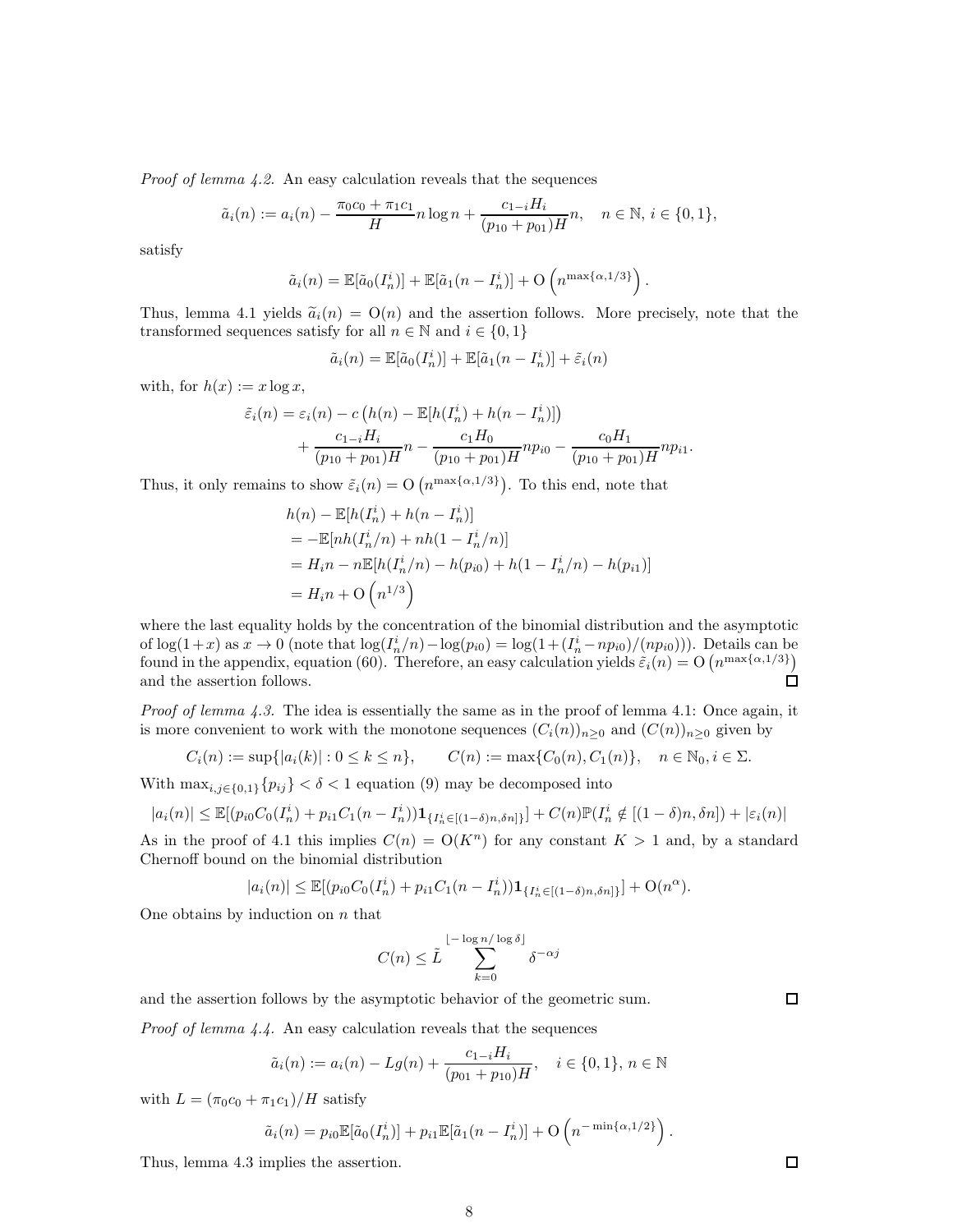### 5 Analysis of the Mean

First we study the asymptotic behavior of the expected number of Bucket operations with a precise error term needed to derive a limit law in Section 7.

**Theorem 5.1.** For the number  $B_n^{\mu}$  of Bucket operations under the Markov source model with *conditions (2) we have*

$$
\mathbb{E}[B_n^{\mu}] = \frac{1}{H} n \log n + \mathcal{O}(n), \qquad (n \to \infty),
$$

*with the entropy rate* H *of the Markov chain given in (3). The* O(n) *error term is uniform in the initial distribution* µ*.*

Our proof of Theorem 5.1 as well as the corresponding limit law in Theorem 7.1 depend on refined properties of the  $O(n)$  error term that are first obtained for the initial distributions  $\rho_0 = p_{00}\delta_0 + p_{01}\delta_1$  and  $\rho_1 = p_{10}\delta_0 + p_{11}\delta_1$  and then generalized to arbitrary initial distribution via (4). For those initial distributions we denote the error term for all  $n \in \mathbb{N}_0$  and  $i \in \Sigma$  by

$$
f_i(n) := \mathbb{E}[B_n^i] - \frac{1}{H}n \log n. \tag{12}
$$

The following Lipschitz continuity of  $f_0$  and  $f_1$  is crucial for our further analysis:

**Proposition 5.2.** *There exists a constant*  $C > 0$  *such that for both*  $i \in \Sigma$  *and all*  $m, n \in \mathbb{N}_0$ 

$$
|f_i(m) - f_i(n)| \le C|m - n|.
$$

In order to prove the Lipschitz continuity of the error terms  $f_0$  and  $f_1$  (proposition 5.2) we will analyze the increments of  $(f_0(n))_{n\geq 0}$  and  $(f_1(n))_{n\geq 0}$  and apply Lemma 4.4. We use the following notation for the increments:

For a sequence  $x = (x(n))_{n\geq 0}$  in R we denote its (finite forward) difference sequence by  $(\Delta x(n))_{n\geq 0}$ , where

$$
\Delta x(n) := (\Delta x)(n) := x(n+1) - x(n), \qquad n \in \mathbb{N}.
$$

Note that the order of operation is first applying the  $\Delta$ -operator to the sequence then evaluating the difference sequence at n. In particular, for any sequence  $(m_n)_{n\in\mathbb{N}}$  in  $\mathbb{N}_0$  we have

$$
\Delta x(m_n) = x(m_n + 1) - x(m_n), \qquad n \in \mathbb{N}_0
$$

(and in general  $\Delta x(m_n) \neq x(m_{n+1}) - x(m_n)$ ).

In the analysis of  $(\Delta f_i(n))_{n\geq 0}$ ,  $i \in \Sigma$  we use the following Lemma which is a special case of Lemma 2 in Schachinger [35].

**Lemma 5.3.** *For any real sequence*  $(a(n))_{n\geq 0}$  *and binomially*  $B(n, p)$  *distributed*  $X_n$  *with*  $p \in (0, 1)$ *we have*

$$
\Delta \mathbb{E}[a(X_n)] = p \mathbb{E}[\Delta a(X_n)], \quad n \in \mathbb{N}.
$$

*Proof.* Note that  $X_{n+1} \stackrel{d}{=} X_n + B$  in which B and  $X_n$  are independent and  $\mathbb{P}(B = 1) = p$  $1 - P(B = 0)$ . This yields

$$
\Delta \mathbb{E}[a(X_n)] = \mathbb{E}[a(X_n + B) - a(X_n)] = p\mathbb{E}[\Delta a(X_n)]
$$

which is the assertion.

$$
\Box
$$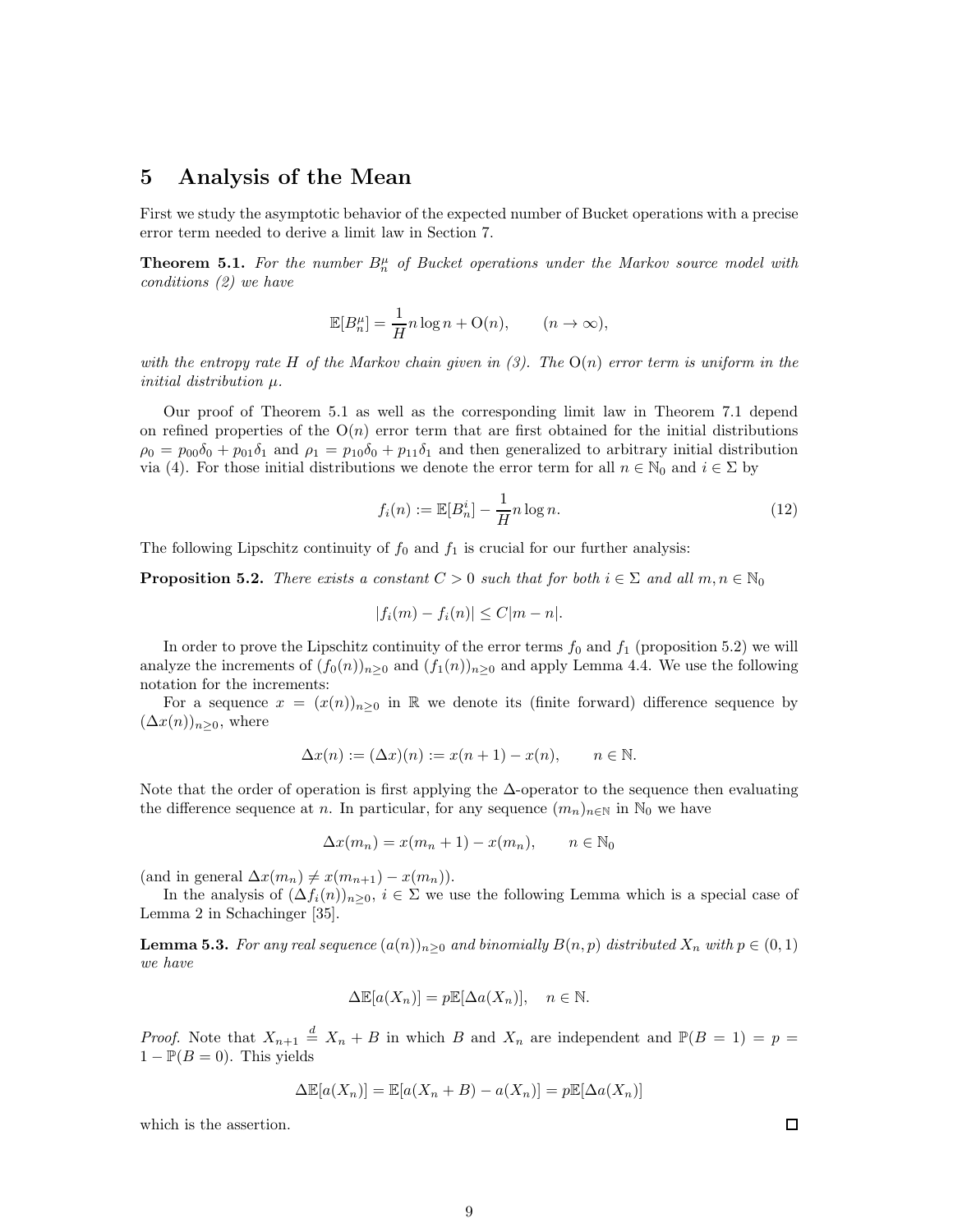*Proof of proposition 5.2.* Note that (7) implies

$$
f_i(n) = \mathbb{E}[f_0(I_n^i)] + \mathbb{E}[f_1(n - I_n^i)] + \varepsilon_i(n)
$$

with the toll function

$$
\varepsilon_i(n) = n - \frac{1}{H}(n \log n - \mathbb{E}[I_n^i \log I_n^i] - \mathbb{E}[(n - I_n^i) \log(n - I_n^i)].
$$

Thus, lemma 5.3 yields for the increments  $a_i(n) := \Delta f_i(n)$ 

$$
a_i(n) = p_{i0} \mathbb{E}[a_0(I_n^i)] + p_{i1} \mathbb{E}[a_1(n - I_n^i)] + \Delta \varepsilon_i(n).
$$

Moreover, another application of lemma 5.3 yields

$$
\Delta\varepsilon_i(n) = 1 - \frac{1}{H}(\Delta h(n) - p_{i0}\mathbb{E}[\Delta h(I_n^i)] - p_{i1}\mathbb{E}[\Delta h(n - I_n^i)])
$$

where  $h(x) := x \log x$ . Since  $\Delta h(n) = \log(n+1) + n \log(1+1/n) = \log(n+1) + 1 + O(1/n)$ , one obtains

$$
\Delta \varepsilon_i(n) = 1 - \frac{1}{H} (\log(n+1) - p_{i0} \mathbb{E}[\log(I_n^i + 1)] - p_{i1} \mathbb{E}[\log(n - I_n^i + 1)] + O(1/n)
$$
  
=  $1 - \frac{1}{H} (-p_{i0} \log p_{i0} - p_{i1} \log p_{i1}) + O(n^{-1/2}).$ 

The last equation is based on the fact that  $\mathbb{E}[\log((I_n^i + 1)/(n+1))] = \log(p_{i0}) + O(n^{-1/2})$  for any binomially  $B(n, p_{i0})$  distributed  $I_n^i$  (details are given in the appendix, equation (58)). Therefore, lemma 4.4 implies  $\Delta f_i(n) = L \log n + O(1)$  with a constant

$$
L = \frac{1}{H} \left( \pi_0 \left( 1 - \frac{1}{H} (-p_{00} \log p_{00} - p_{01} \log p_{01}) \right) + \pi_1 \left( 1 - \frac{1}{H} (-p_{10} \log p_{10} - p_{11} \log p_{11}) \right) \right) = 0.
$$
  
Thus,  $\Delta f_i(n)$  is bounded and the assertion follows.

Thus,  $\Delta f_i(n)$  is bounded and the assertion follows.

*Proof of theorem 5.1.* For  $\mu = p_{i0}\delta_0 + p_{i1}\delta_1$ ,  $i \in \{0,1\}$  theorem 5.1 is an immediate consequence of proposition 5.2. For the general case let  $\nu_i(n) := \mathbb{E}[B_n^i]$ . Then, the distributional recursion 4 yields

$$
\mathbb{E}[B_n^{\mu}] = \mathbb{E}[\nu_0(K_n)] + \mathbb{E}[\nu_1(n-K_n)] + n.
$$

Thus,  $\nu_i(n) = n \log n / H + O(n)$  implies

$$
\mathbb{E}[B_n^{\mu}] = \frac{1}{H} n \log n + \frac{n}{H} \mathbb{E}[h(I_n^i/n)] + \mathbb{E}[h(1 - I_n^i/n)] + O(n)
$$

where  $h(x) = x \log x$ . Since h is uniformly bounded on  $(0, 1]$ , the assertion follows.

## 6 Analysis of the Variance

In this section we establish precise growth of the variance with a uniform bound. We prove the following theorem.

**Theorem 6.1.** For the number  $B_n^{\mu}$  of Bucket operations under the Markov source model with *conditions (2) we have, as*  $n \to \infty$ *,* 

$$
Var(B_n^{\mu}) = \sigma^2 n \log n + O\left(n \sqrt{\log n}\right),\tag{13}
$$

where  $\sigma^2 > 0$  *is independent of the initial distribution*  $\mu$  *and given by* 

$$
\sigma^2 = \frac{\pi_0 p_{00} p_{01}}{H^3} \left( \log(p_{00}/p_{01}) + \frac{H_1 - H_0}{p_{01} + p_{10}} \right)^2 + \frac{\pi_1 p_{10} p_{11}}{H^3} \left( \log(p_{10}/p_{11}) + \frac{H_1 - H_0}{p_{01} + p_{10}} \right)^2.
$$
 (14)

```
\Box
```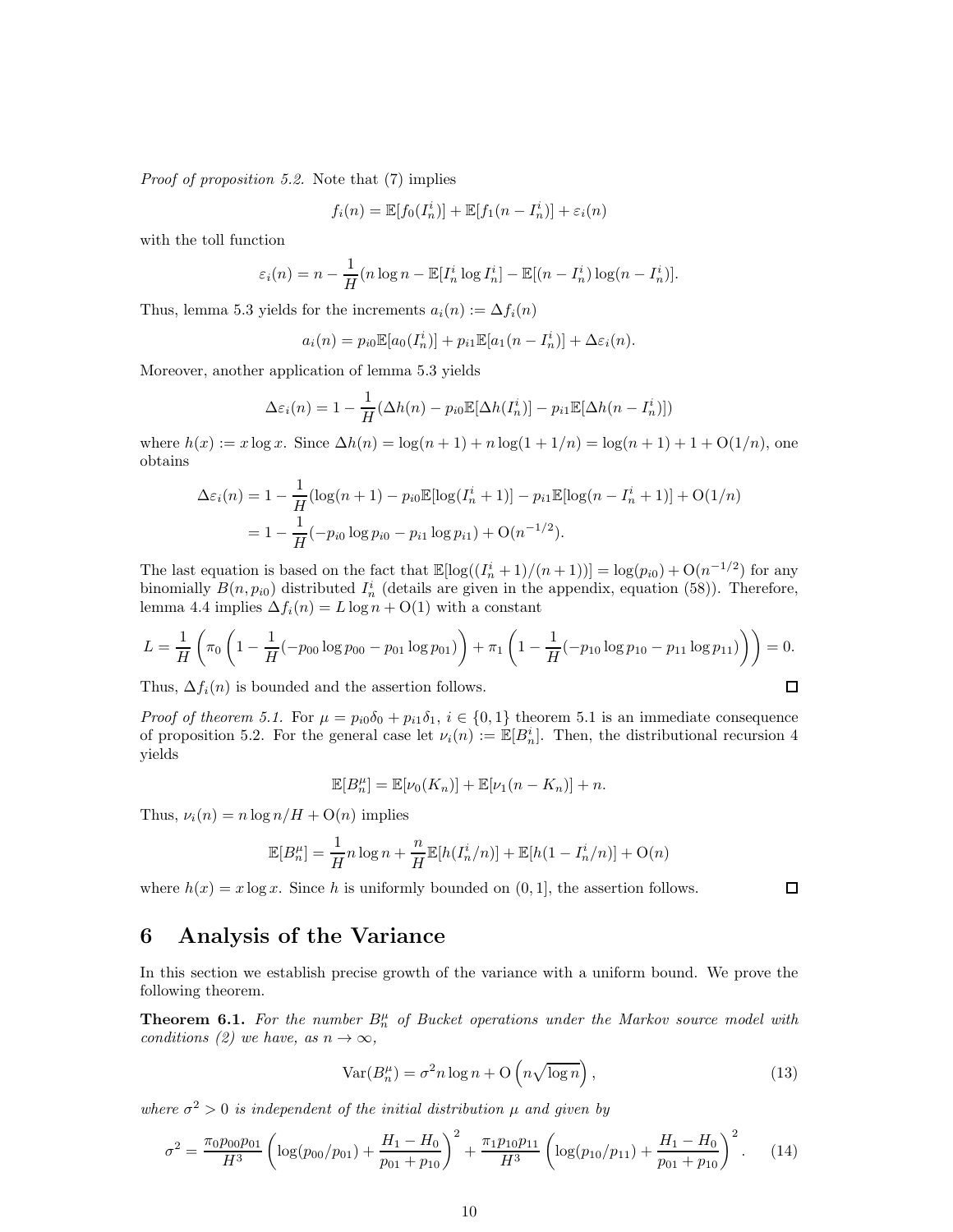In order to derive the first order asymptotics of the variance without studying the mean in detail, we extend an idea of Schachinger in [35] to Markov Sources. The main ingredient is to split the number of Bucket operations into a sum of two random variables in which mean and variance of the first random variable is easy to derive and the variance of the second random variable is small (i.e.  $O(n)$ ).

Once again, for  $i \in \Sigma$  and  $n \in \mathbb{N}_0$  let  $I_n^i$  be a Binomial  $B(n, p_{i0})$  distributed random variable. Now let  $(X_n^0, Z_n^0)_{n \in \mathbb{N}_0}$ ,  $(X_n^1, Z_n^1)_{n \in \mathbb{N}_0}$  and  $(I_n^0, I_n^1)_{n \in \mathbb{N}_0}$  be independent sequences of random variables with finite second moments that satisfy the initial conditions

$$
X_n^i = Z_n^i = 0, \quad i \in \Sigma, n \le 1
$$

and, for all  $n \geq 2$  and  $i \in \Sigma$ 

$$
\begin{pmatrix} X_n^i \\ Z_n^i \end{pmatrix} \stackrel{d}{=} \begin{pmatrix} X_{I_n^i}^0 \\ Z_{I_n^i}^0 \end{pmatrix} + \begin{pmatrix} X_{n-I_n^i}^1 \\ Z_{n-I_n^i}^1 \end{pmatrix} + \begin{pmatrix} \eta_n^{i,1} \\ \eta_n^{i,2} \end{pmatrix},
$$
\n(15)

where the toll terms are given by  $\eta_n^{i,1} = \eta_n^{i,2} = 0$  for  $n \le 1$  and

$$
\eta_n^{i,1} := \frac{1}{H} \left( n \log(n) - \mathbb{E} \left[ I_n^i \log \left( I_n^i \right) + (n - I_n^i) \log \left( n - I_n^i \right) \right] \right) + \pi_{1-i} \frac{H_{1-i} - H_i}{H} n + \frac{H_1 - H_0}{(p_{01} + p_{10}) H} p_{i0} p_{i1}^{n-1} n, \qquad n \ge 2,
$$
\n
$$
\eta_n^{i,2} := n - \eta_n^{i,1}.
$$
\n(16)

Since we have  $\eta_n^{i,1} + \eta_n^{i,2} = n$ , note that the sum  $S_n^i := X_n^i + Z_n^i$  satisfies the same initial conditions and the same stochastic recurrence as  $B_n^i$ , i.e. equation (7) and  $S_n^i = 0 = B_n^i$  for  $n \le 1$ . In particular, this implies that  $S_n^i$  and  $B_n^i$  have the same mean and variance. A discussion on the existence of a splitting satisfying (15) and the equality of the moments of  $S_n^i$  and  $B_n^i$  is given in section 6.1.

**Remark.** The choice of  $\eta_n^{i,1}$  is motivated as follows: Since  $Z_n^i$  should be small  $(\mathbb{E}[Z_n^i] = O(n))$ ,  $Var(Z_n^i) = O(n)$ ,  $X_n^i$  should satisfy  $\mathbb{E}[X_n^i] \sim \frac{1}{H}n \log(n)$  which is the reason for the choice of the first summand in (16). The linear term is chosen to obtain  $\eta_n^{i,1} \sim n$  and therefore  $\eta_n^{i,2} = o(n)$ which implies a small variance for  $Z_n^i$ . The last summand is chosen for some technical reasons to compensate the second one in the calculation of  $\mathbb{E}[X_n^i]$ .

The proof of theorem 6.1 works as follows: first we study the asymptotics of  $\text{Var}(X_n^i)$  and  $\text{Var}(Z_n^i)$  and then deduce the asymptotics of  $\text{Var}(B_n^i)$  by the following Lemma:

Lemma 6.2. *For any random variables* X, Y *with finite second moments we have*

$$
\left(\sqrt{\text{Var}(X)} - \sqrt{\text{Var}(Y)}\right)^2 \le \text{Var}(X + Y) \le \left(\sqrt{\text{Var}(X)} + \sqrt{\text{Var}(Y)}\right)^2. \tag{17}
$$

*In particular, if sequences*  $(X_n)_{n>0}$ ,  $(Y_n)_{n>0}$  *with finite second moments satisfy*  $Var(Y_n) = o(Var(X_n))$ *then we have*

$$
Var(X_n + Y_n) = Var(X_n) + O\left(\sqrt{Var(X_n)Var(Y_n)}\right).
$$
\n(18)

*Proof.* By the Cauchy-Schwarz inequality we have

$$
|\text{Cov}(X,Y)|\leq \sqrt{\text{Var}(X)}\sqrt{\text{Var}(Y)}
$$

which together with  $\text{Var}(X + Y) = \text{Var}(X) + \text{Var}(Y) + 2\text{Cov}(X, Y)$  implies (17). Moreover, (17) obviously implies (18). П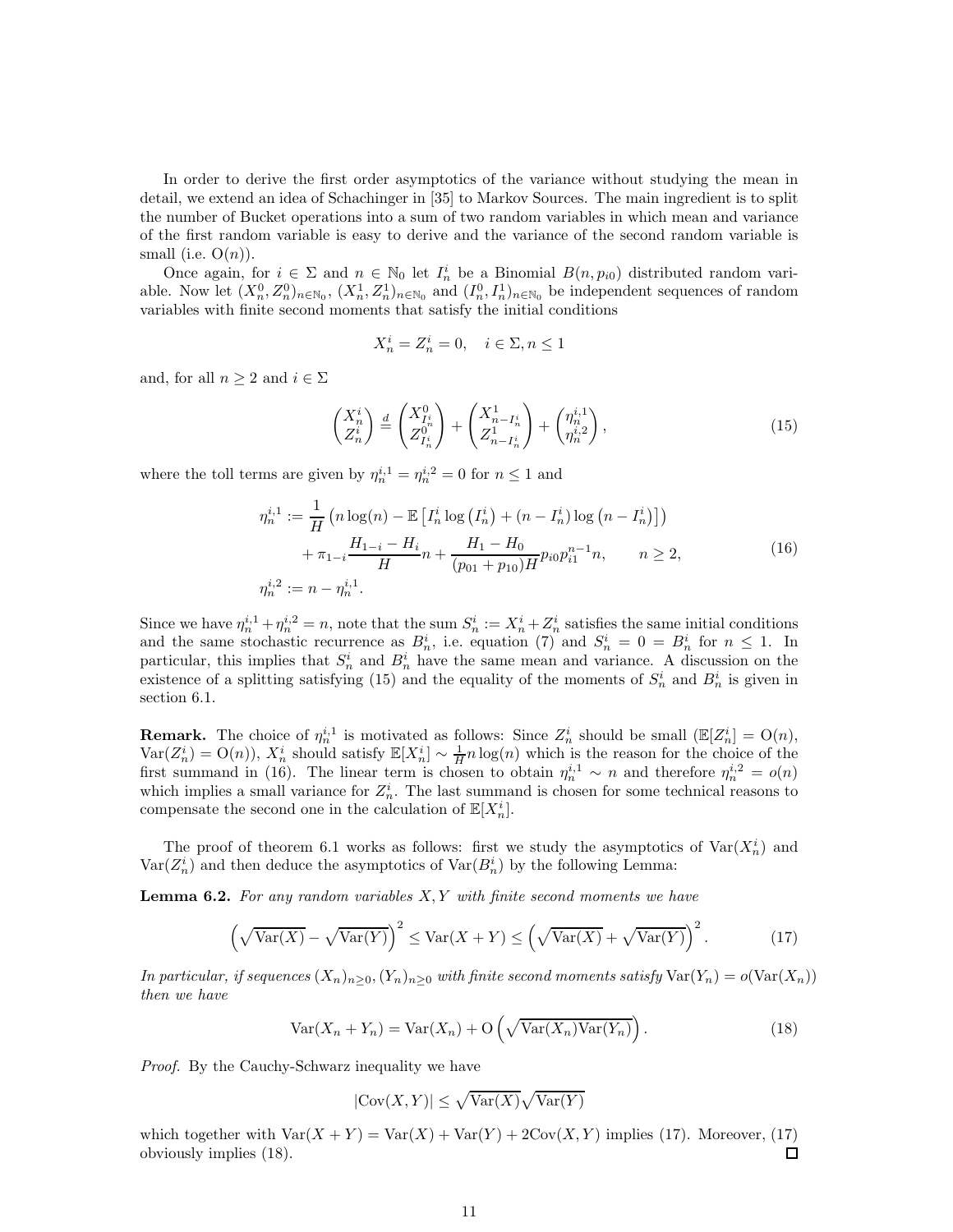The analysis of  $\text{Var}(X_n^i)$  is done with lemma 4.2. This requires a detailed asymptotic expansion of  $\mathbb{E}[X_n^i]$ . The choice of  $\eta_n^{i,1}$  leads to the following representation of the mean:

**Lemma 6.3.** *Let*  $(X_n^i)_{n \in \mathbb{N}_0, i \in \Sigma}$  *be as in (15). Then we have for all*  $n \in \mathbb{N}_0$ 

$$
\mathbb{E}[X_n^0] = \frac{1}{H} n \log n + \frac{H_1 - H_0}{(p_{01} + p_{10})H} n \mathbf{1}_{\{n \ge 2\}}, \qquad \mathbb{E}[X_n^1] = \frac{1}{H} n \log n. \tag{19}
$$

*Proof.* Let  $\nu_X^i : \mathbb{N}_0 \to \mathbb{R}$  be given by  $\nu_X^i(n) := \mathbb{E}[X_n^i], i \in \{0,1\}.$  Note that  $\nu_X^i$  is uniquely determined by its initial conditions  $\nu_X^i(n) = 0$  for  $n \leq 1$  and the recursion

$$
\nu_X^i(n) = \mathbb{E}[\nu_X^0(I_n^i)] + \mathbb{E}[\nu_X^1(n - I_n^i)] + \eta_n^{i,1}, \quad i \in \Sigma, n \ge 2,
$$

which arises from the recursion (15). Thus, it only remains to check that the choice given in (19) satisfies these conditions which is an easy calculation. Details are left to the reader. □

These expressions and lemma 4.2 lead to the following asymptotics of  $\text{Var}(X_n^i)$ :

**Lemma 6.4.** *We have for both*  $i \in \Sigma$  *as*  $n \to \infty$ 

$$
\text{Var}\left(X_n^i\right) = \sigma^2 n \log n + \mathcal{O}(n)
$$

*where*  $\sigma^2$  *is given by* (14).

*Proof.* Let  $V_X^i(n) := \text{Var}(X_n^i)$  and  $\nu_X^i(n) := \mathbb{E}[X_n^i]$  as in the previous proof. Then, the recursion (15) and the independence therein imply

$$
V_X^i(n) = \mathbb{E}[V_X^0(I_n^i)] + \mathbb{E}[V_X^1(n - I_n^i)] + \text{Var}(\nu_X^0(I_n^i) + \nu_X^1(n - I_n^i)).
$$
\n(20)

It suffices to derive the first order asymptotic of  $\text{Var}(\nu_X^0(I_n^i) + \nu_X^1(n - I_n^i))$  to apply lemma 4.2. To this end, note that by lemma 6.3 with the notation  $h(x) := x \log x$ 

$$
\text{Var}(\nu_X^0(I_n^i) + \nu_X^1(n - I_n^i)) = \text{Var}\left(\frac{h(I_n^i) + h(n - I_n^i)}{H} + \frac{H_1 - H_0}{(p_{01} + p_{10})H}I_n^i + R_n^i\right) \tag{21}
$$

where  $R_n^i = -\frac{H_1 - H_0}{(p_{01} + p_{10})H} \mathbf{1}_{\{I_n^i = 1\}}$  and thus,  $\text{Var}(R_n^i) = o(1)$ . Subtracting n log n in the variance on the right hand side of (21) yields

$$
\text{Var}(\nu_X^0(I_n^i) + \nu_X^1(n - I_n^i)) = \text{Var}\left(\frac{1}{H}(I_n^i \log p_{i0} + (n - I_n^i) \log p_{i1}) + \frac{H_1 - H_0}{(p_{01} + p_{10})H}I_n^i + \widetilde{R}_n^i\right)
$$

where  $\tilde{R}_n^i = R_n^i + \frac{1}{H} (I_n^i (\log(I_n^i/n) - \log p_{i0}) + (n - I_n^i)(\log(1 - I_n^i/n) - \log(p_{i1})))$ . It is not hard to check that  $\text{Var}(\tilde{R}_n^i) = \text{O}(\log n)$ , as formally proved below. Therefore, combined with lemma 6.2 and  $\text{Var}(I_n^i) = p_{i0}p_{i1}n$ 

$$
\text{Var}(\nu_X^0(I_n^i) + \nu_X^1(n - I_n^i)) = \left(\frac{1}{H}\left(\log p_{i0} - \log p_{i1} + \frac{H_1 - H_0}{(p_{01} + p_{10})}\right)\right)^2 p_{i0}p_{i1}n + O(n^{2/3}).
$$

Hence, the assertion follows by (20) and lemma 4.2.

To complete the proof we now establish that  $\text{Var}(\tilde{R}_n^i) = O(\log n)$ . Note that the function

$$
\phi : [0, 1] \to \mathbb{R}, \quad x \to x(\log x - \log p_{i0}) + (1 - x)(\log(1 - x) - \log(1 - p_{i0}))
$$

is bounded and that the derivative is given by  $\phi'(x) = \log(x/p_{i0}) - \log((1-x)/(1-p_{i0}))$ . In particular, there exists a constant  $C > 0$  such that for all sufficiently large n

$$
|\phi'(x)| \le C \sqrt{\frac{\log n}{n}}, \qquad x \in [p_{i0} - \sqrt{(\log n)/n}, p_{i0} + \sqrt{(\log n)/n}].
$$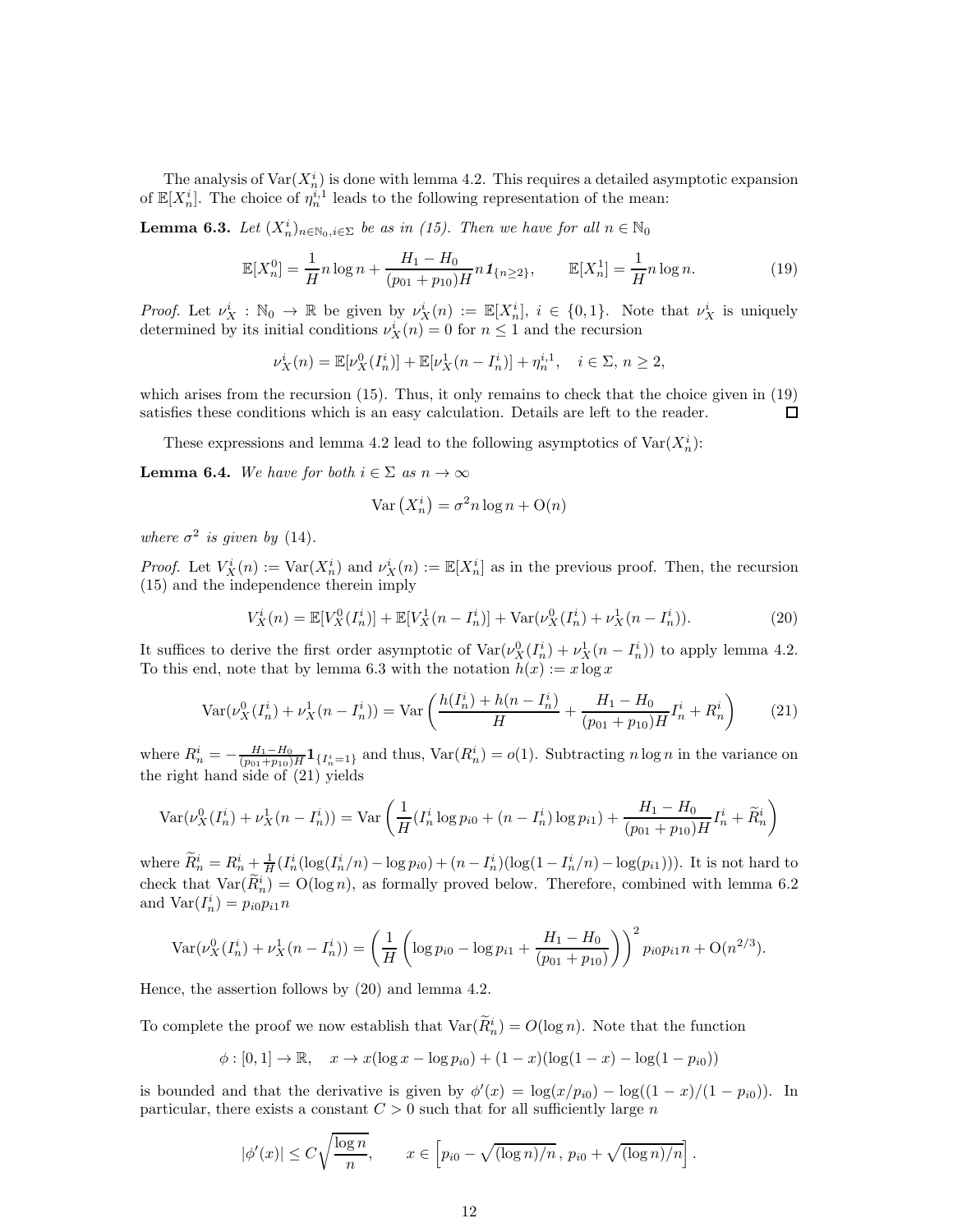One obtains

$$
\text{Var}(\phi(I_n^i/n)\mathbf{1}_{\{|I_n^i-np_{i0}|\geq \sqrt{n\log n}\}})=\mathcal{O}(n^{-2})
$$

by the boundedness of  $\phi$  and a standard Chernoff bound and, by the previous observations, the mean value theorem and a self centering argument (let  $J_n^i$  be an independent copy of  $I_n^i$ )

$$
\begin{split} &\text{Var}\left(\phi(I_n^i/n)\mathbf{1}_{\{|I_n^i - np_{i0}| < \sqrt{n \log n}\}}\right) \\ &= \frac{1}{2} \mathbb{E}\left[\left(\phi(I_n^i/n)\mathbf{1}_{\{I_n^i - np_{i0}| < \sqrt{n \log n}\}} - \phi(J_n^i/n)\mathbf{1}_{\{|J_n^i - np_{i0}| < \sqrt{n \log n}\}}\right)^2\right] \\ &= \frac{C^2}{2} \frac{\log n}{n} \mathbb{E}\left[\left(I_n^i/n - J_n^i/n\right)^2\right] + \text{O}\left(n^{-2}\right) = \text{O}\left(\frac{\log n}{n^2}\right). \end{split}
$$

The bound on  $\text{Var}(\hat{R}_n^i)$  follows by lemma 6.2 since  $\hat{R}_n^i = R_n^i + n\phi(I_n^i/n)$  and  $\text{Var}(R_n^i) = o(1)$ .  $\Box$ 

In order to derive the asymptotics of  $\text{Var}(Z_n^i)$  we start with an upper bound on  $\eta_n^{i,2}$ :

**Lemma 6.5.** *For*  $\eta_n^{i,2}$  *defined in (16) we have for both*  $i \in \Sigma$ *, as*  $n \to \infty$ 

$$
\eta_n^{i,2} = \mathcal{O}\left(\log n\right).
$$

*Proof.* By the definition of  $\eta_n^{i,2}$  in (16) one only needs to compute the asymptotic of

$$
h(n) - \mathbb{E}[h(I_n^i)] - \mathbb{E}[h(n - I_n^i)], \qquad h(n) := n \log n.
$$

Since  $h(n) = \mathbb{E}[I_n^i \log n] + \mathbb{E}[(n - I_n^i) \log n]$ , one obtains

$$
h(n) - \mathbb{E}[h(I_n^i)] - \mathbb{E}[h(n - I_n^i)] = -n(\mathbb{E}[h(I_n^i/n)] + \mathbb{E}[h(1 - I_n^i/n)]) = nH_i - n\mathbb{E}[\phi(I_n^i/n)]
$$

where  $H_i = -p_{i0} \log p_{i0} - p_{i1} \log p_{i1}$  and  $\phi(x) = x(\log x - \log p_{i0}) + (1-x)(\log(1-x) - \log(1-p_{i0}))$ . With the same arguments as at the end of the previous proof one obtains  $|\phi(x)| = O((\log n)/n)$ uniformly for  $x \in [p_{i0} - \sqrt{(\log n)/n}, p_{i0} + \sqrt{(\log n)/n}$  which implies by a standard Chernoff bound on the binomial distribution that  $n \mathbb{E}[\phi(I_n^i/n)] = O(\log n)$ . Hence,  $\eta_n^{i,1} = n + O(\log n)$  since  $H = \pi_0 H_0 + \pi_1 H_1$  and the assertion follows since  $\eta_n^{i,2} = n - \eta_n^{i,1}$ .

Note that we have the following Lipschitz-continuity of the means:

**Lemma 6.6.** *For*  $i \in \Sigma$  *let*  $\nu_Z^i : \mathbb{N}_0 \to \mathbb{R}$  *be given by* 

$$
\nu_Z^i(n) = \mathbb{E}[Z_n^i],
$$

where  $(Z_n^i)_{n \in \mathbb{N}_0, i \in \Sigma}$  satisfies (15). Then, the functions  $\nu_Z^0$  and  $\nu_Z^1$  are Lipschitz continuous, *i.e. there exists a constant*  $C > 0$  *such that for*  $i \in \Sigma$  *and*  $n, m \in \mathbb{N}_0$  *we have* 

$$
|\nu_Z^i(n) - \nu_Z^i(m)| \le C|n-m|.
$$

*Proof.* Since we have

$$
\mathbb{E}[X_n^i + Z_n^i] = \mathbb{E}[B_n^i]
$$

the assertion immediately follows from proposition 5.2 and lemma 6.3.

 $\Box$ 

The next step is to show that  $\text{Var}(Z_i) = O(n)$  which we present in lemma 6.9 below. However, to establish it we need another key ingredient, namely poissonization. In poissonization one replaces n by a Poisson  $\Pi(\lambda)$  distributed random variable N to derive asymptotics as  $\lambda \to \infty$ . This turns out to be easier than the original problem owing to some nice properties of the Poisson process such as independence of the splitting processes. The transfer lemma used after poissonization is the following: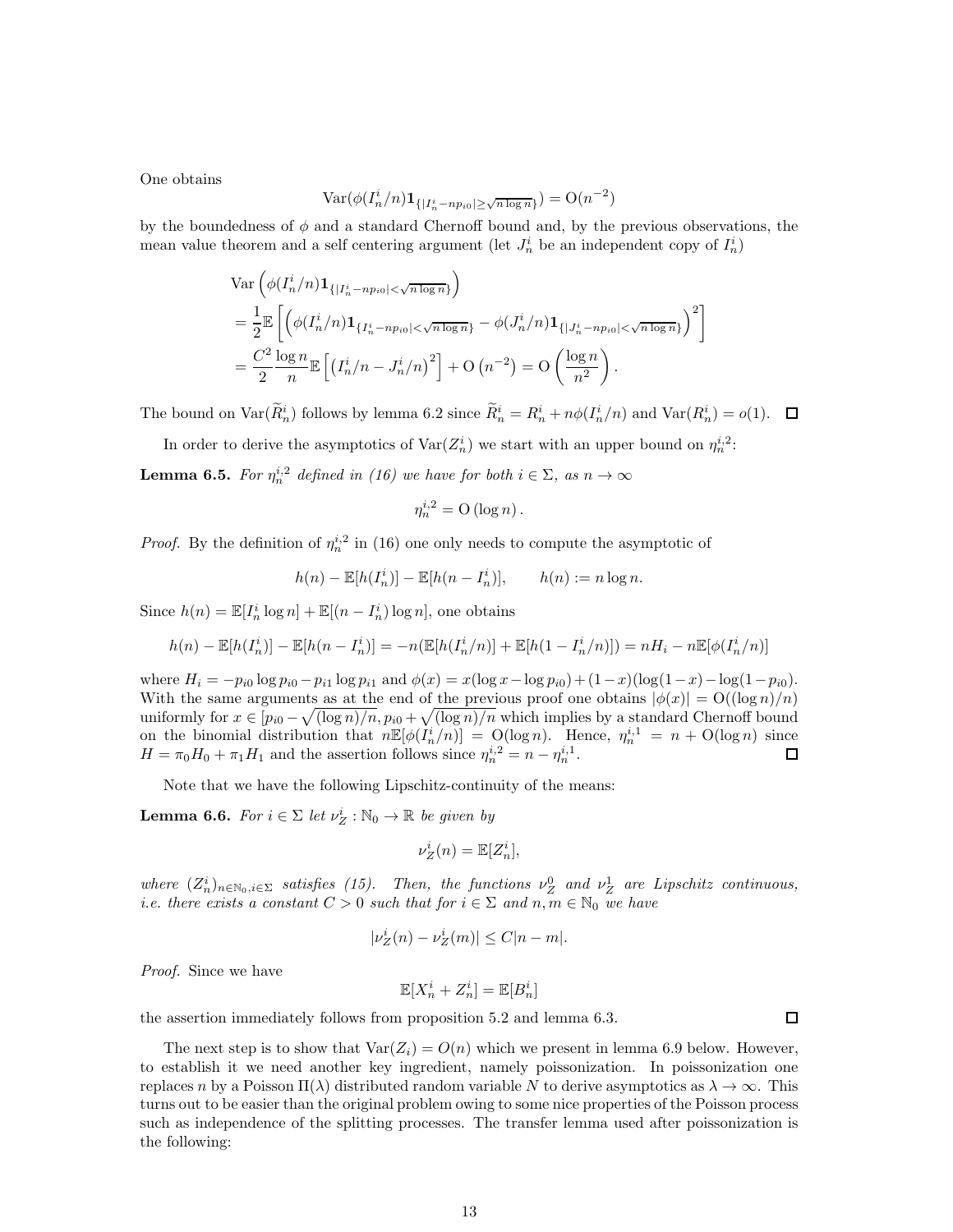**Lemma 6.7.** *For*  $i \in \Sigma$  *let*  $f_i : \mathbb{R}^+ \to \mathbb{R}$  *be some function that is bounded on*  $(0, a]$  *for all*  $a > 0$ *. Assume that there exist constants*  $p_0, p_1 \in (0, 1)$  *such that for all*  $x > 0$  *and*  $i \in \Sigma$ 

$$
f_i(x) = f_i(xp_i) + f_{1-i}(x(1-p_i)) + \eta_i(x)
$$
\n(22)

where  $\eta_i : \mathbb{R}^+ \to \mathbb{R}$  *is some function.* 

*Then, as*  $x \to \infty$ *,*  $\eta_i(x) = O(x^{1-\alpha})$  *for some*  $\alpha > 0$  *and both*  $i \in \Sigma$  *implies* 

$$
f_i(x) = \mathcal{O}(x), \quad i \in \Sigma.
$$

*Proof.* Iterating (22), by induction on n we find that for a sufficiently large constant  $C > 0$  and all  $n \in \mathbb{N}$ 

$$
|f_i(x)| \leq Cx \sum_{j=0}^{\left\lfloor \frac{\log x}{\log p_{\vee}}\right\rfloor} p_{\vee}^{\alpha j}, \qquad x \in [1, p_{\vee}^{-n}], i \in \{0, 1\},\
$$

where  $p_V := \max\{p_0, p_1, 1 - p_0, 1 - p_1\}$ . The assertion follows since the sum converges as  $x \to \infty$ .<br>Details on the induction are left to the reader. Details on the induction are left to the reader.

The crucial part after poissonization is to transfer the asymptotics as  $\lambda \to \infty$  into asymptotics of the original problem. One way of doing this is the next lemma:

**Lemma 6.8.** Let  $(a(n))_{n \in \mathbb{N}_0}$  be a real valued sequence. Moreover, let  $N_\lambda$  be Poisson distributed *with mean*  $\lambda > 0$ *. Then, as*  $n \to \infty$ ,  $\Delta a(n) := a(n+1) - a(n) = O(\sqrt{n})$  *implies* 

$$
|a(n) - \mathbb{E}[a(N_n)]| = O(n).
$$

*Proof.* First note that  $\Delta a(n) = O(\sqrt{n})$  implies that there exists a constant  $C > 0$  such that for all  $n, m \in \mathbb{N}_0$ 

$$
|a(n) - a(m)| = \left| \sum_{i=m \wedge n}^{m \vee n-1} \Delta a(i) \right| \le C\sqrt{n+m}|n-m|.
$$

Hence, we have that

$$
|a(n) - \mathbb{E}[a(N_n)]| \le \mathbb{E}[|a(n) - a(N_n)|] \le C \mathbb{E}[\sqrt{n + N_n}|N_n - n|]
$$

which implies the assertion by the Cauchy-Schwarz inequality.

This finally leads to the following bounds on  $\text{Var}(Z_n^0)$  and  $\text{Var}(Z_n^1)$  which we present next.

**Lemma 6.9.** *We have for both*  $i \in \Sigma$ *, as*  $n \to \infty$ 

$$
\text{Var}(Z_n^i) = \mathcal{O}(n).
$$

*Proof.* Let  $V_Z^i(n) := \text{Var}(Z_n^i)$  and  $v_Z^i(n) := \mathbb{E}[Z_n^i]$ . First note that similar arguments to the ones given in the proof of lemma 6.4 reveal that

$$
V_Z^i(n) = \mathbb{E}[V_Z^0(I_n^i)] + \mathbb{E}[V_Z^1(n - I_n^i)] + \text{Var}(\nu_Z^0(I_n^i) + \nu_Z^1(n - I_n^i)).
$$
\n(23)

Since  $\nu_Z^0$  and  $\nu_Z^1$  are Lipschitz-continuous, we have  $\text{Var}(\nu_Z^0(I_n^i) + \nu_Z^1(n - I_n^i)) = O(n)$  which can be proven by a self centering argument similar to the one at the end of the proof of lemma 6.4. Thus, lemma 4.1 yields the rough upper bound

$$
Var(Z_n^i) = O(n \log n). \tag{24}
$$

 $\Box$ 

In order to refine this bound, let  $N<sub>\lambda</sub>$  be a Poisson distributed random variable with mean  $\lambda > 0$ which is independent of  $\{Z_n^i, I_n^i : n \geq 0, i \in \{0,1\}\}\)$ . Then, (15) implies for both  $i \in \Sigma$ 

$$
Z_{N_{\lambda}}^{i} \stackrel{d}{=} Z_{N_{\lambda p_{i0}}}^{0} + Z_{M_{\lambda p_{i1}}}^{1} + \eta_{N_{\lambda}}^{i,2}
$$
\n(25)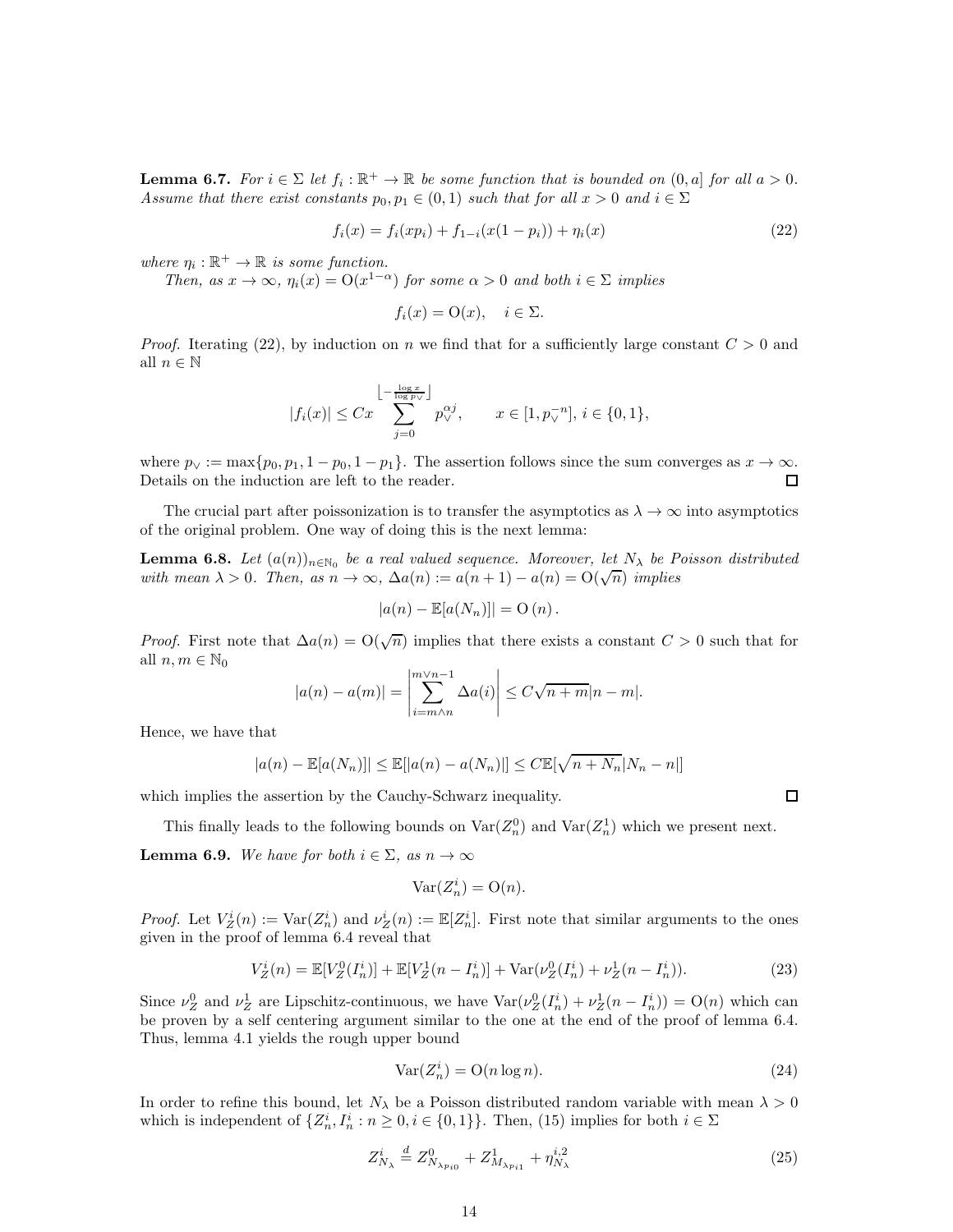where  $N_{\lambda p_{i0}} := I^i_{N_\lambda}$  and  $M_{\lambda p_{i1}} := N_\lambda - I^i_{N_\lambda}$ . It is a well known fact, e.g. from Poisson processes, that  $N_{\lambda p_{i0}}$  and  $M_{\lambda p_{i1}}$  are independent and Poisson distributed with means  $\lambda p_{i0}$  and  $\lambda p_{i1}$ .

Note that  $V_Z^i(n) = O(n \log n)$  and the Lipschitz continuity of  $\nu_Z^i$  imply that, as  $\lambda \to \infty$ 

$$
\text{Var}(Z_{N_{\lambda}}^{i}) = \mathbb{E}[V_{Z}^{i}(N_{\lambda})] + \text{Var}(\nu_{Z}^{i}(N_{\lambda})) = \text{O}(\lambda \log \lambda), \quad i \in \Sigma,
$$
\n(26)

where  $\mathbb{E}[N_{\lambda} \log(N_{\lambda})] = O(\lambda \log \lambda)$  is not hard to check (details are given in the appendix, lemma 7.4). Moreover, Lemma 6.5 implies, as  $\lambda \to \infty$ 

$$
Var(\eta_{N_{\lambda}}^{i,2}) = O\left(\mathbb{E}[(\log(N_{\lambda} + 1))^{2}\right) = O\left(\sqrt{\lambda}\right),\tag{27}
$$

where the second bound holds since  $(\log(n+1))^2 = O(\sqrt{n})$  and  $\mathbb{E}[\sqrt{N_\lambda}] = O(\sqrt{\lambda})$  as  $\lambda \to \infty$ (details are given in the appendix, lemma 7.4). Hence, (25) implies for  $\tilde{V}_i(\lambda) := \text{Var}(Z^i_{N_{\lambda}})$ 

$$
\widetilde{V}_{i}(\lambda) = \text{Var}(Z_{N_{\lambda p_{i0}}}^{0} + Z_{M_{\lambda p_{i1}}}^{1} + \eta_{N_{\lambda}}^{i,2})
$$
\n
$$
= \text{Var}(Z_{N_{\lambda p_{i0}}}^{0} + Z_{M_{\lambda p_{i1}}}^{1}) + \text{O}\left(\lambda^{3/4} \sqrt{\log \lambda}\right)
$$
\n
$$
= \widetilde{V}_{0}(\lambda p_{i0}) + \widetilde{V}_{1}(\lambda p_{i1}) + \text{O}\left(\lambda^{3/4} \sqrt{\log \lambda}\right).
$$
\n(28)

in which the second equality holds by  $(26)$ ,  $(27)$  and Lemma 6.2 and the last equality holds since  $Z_{N_{\lambda p_{i0}}}^0$  and  $Z_{M_{\lambda p_{i1}}}^1$  are independent (which is one of the reason for poissonization).

Lemma 6.7 yields the refined upper bound

$$
\widetilde{V}_i(\lambda) = \mathcal{O}(\lambda). \tag{29}
$$

Finally, we need to deduce asymptotic results for  $V_Z^i(n)$  out of (29). Since we have for both  $i \in \Sigma$ 

$$
Var(Z_{N_{\lambda}}^{i}) = \mathbb{E}[V_{Z}^{i}(N_{\lambda})] + Var(\nu_{Z}^{i}(N_{\lambda}))
$$

and, by the Lipschitz continuity of  $\nu_Z^i$  that  $\text{Var}(\nu_Z^i(N_\lambda)) = \text{O}(\lambda)$ , we may conclude that, as  $\lambda \to \infty$ 

$$
\mathbb{E}[V_Z^i(N_\lambda)] = \mathcal{O}(\lambda). \tag{30}
$$

In order to apply Lemma 6.8 we need to check that

$$
\Delta V_Z^i(n) = \mathcal{O}(\sqrt{n})\tag{31}
$$

which may be done by the transfer theorem 4.3: First note that  $(23)$  and Lemma 5.3 imply for the differences

$$
\Delta V_Z^i(n) = p_{i0} \mathbb{E}[\Delta V_Z^0(I_n^i)] + (1 - p_{i0}) \mathbb{E}[\Delta V_Z^1(n - I_n^i)] + \varepsilon_i(n),
$$

where  $\varepsilon_i$  is given by

$$
\varepsilon_i(n) = \text{Var}(\nu_Z^0(I_{n+1}^i) + \nu_Z^1(n+1-I_{n+1}^i)) - \text{Var}(\nu_Z^0(I_n^i) + \nu_Z^1(n-I_n^i)).
$$

The Lipschitz-continuity of  $\nu_Z^i$  yields  $\text{Var}(\nu_Z^0(I_n^i) + \nu_Z^1(n - I_n^i)) = O(n)$ . Moreover,

$$
\text{Var}(\nu_Z^0(I_{n+1}^i) + \nu_Z^1(n+1 - I_{n+1}^i)) = \text{Var}(\nu_Z^0(I_n^i) + \nu_Z^1(n - I_n^i) + B\Delta\nu_Z^0(I_n^i) + (1 - B)\Delta\nu_Z^1(n - I_n^i))
$$

where B is independent of  $I_n^i$  and Bernoulli distributed with parameter  $p_{i0}$ . Since  $\Delta \nu_Z^0$  and  $\Delta \nu_Z^1$ are bounded, we may conclude by lemma 6.2 that

$$
Var(\nu_Z^0(I_{n+1}^i) + \nu_Z^1(n+1-I_{n+1}^i)) = Var(\nu_Z^0(I_n^i) + \nu_Z^1(n-I_n^i)) + O(\sqrt{n})
$$

which implies  $\varepsilon_i(n) = O(\sqrt{n})$  and therefore,  $\Delta V_Z^i(n) = O(\sqrt{n})$  by lemma 4.3. Hence, the depoissonization lemma 6.8 is applicable and the assertion follows.  $\Box$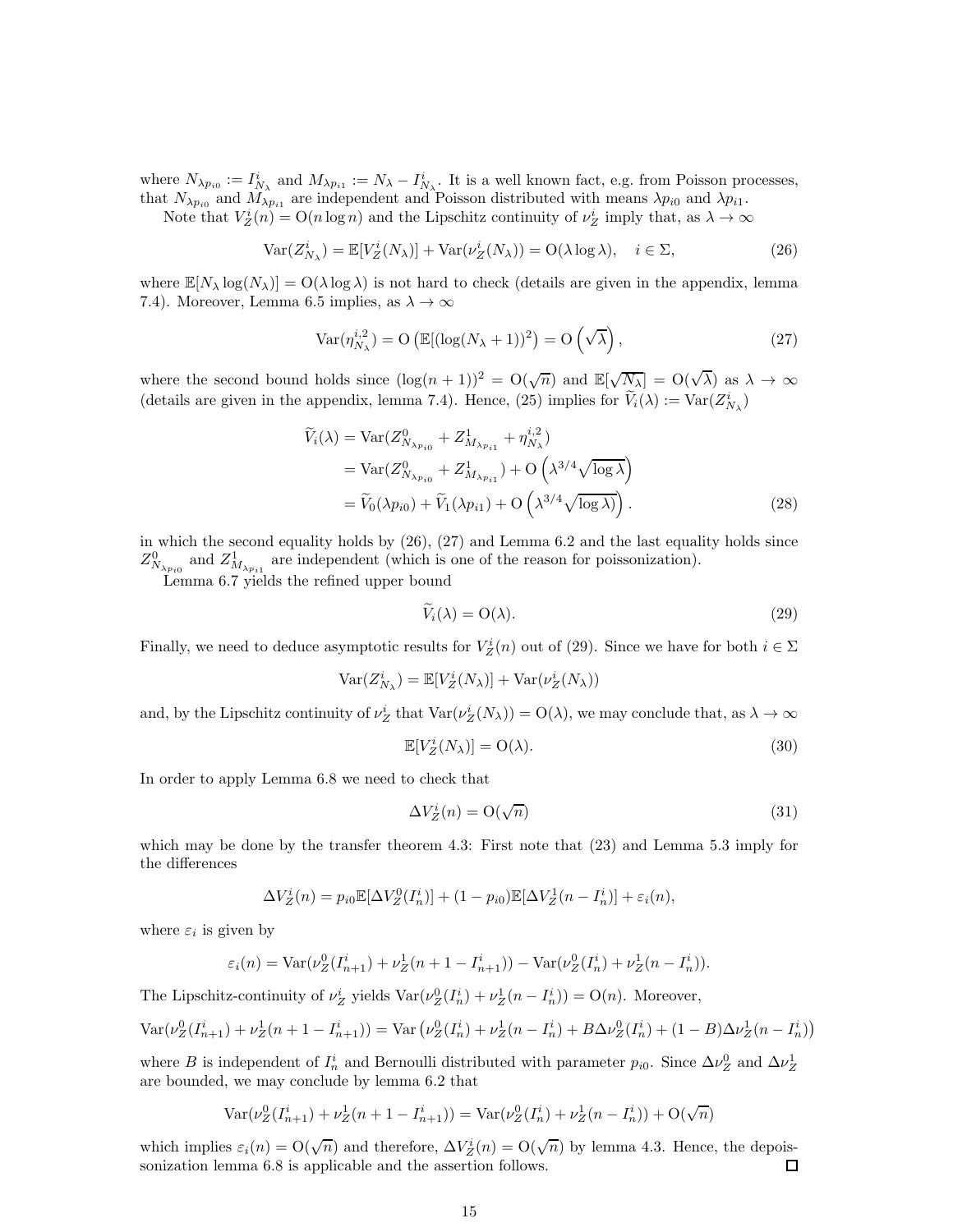We finish the section with the proof of theorem 6.1:

*Proof of theorem 6.1.* Recall that for  $n \in \mathbb{N}_0$ ,  $i \in \Sigma$  we have

$$
\rho_i := p_{i0}\delta_0 + p_{i1}\delta_1, \qquad B_n^i := B_n^{\rho_i}.
$$

Moreover, we define for  $n \in \mathbb{N}_0$  and  $i \in \Sigma$ 

$$
V_i(n) := \text{Var}(B_n^i), \qquad \nu_i(n) := \mathbb{E}[B_n^i].
$$

We start with the proof for the special cases  $\mu = \rho_i$ ,  $i \in \Sigma$ . In these cases we have by definition of  $(X_n^i, Z_n^i)_{n \geq 0, i \in \Sigma}$  that

$$
V_i(n) = \text{Var}(X_n^i + Z_n^i) = \sigma^2 n \log n + O\left(n \sqrt{\log n}\right). \tag{32}
$$

where the last equality holds by Lemma 6.4, 6.9 and 6.2.

In order to obtain the result for arbitrary initial distributions  $\mu$  recall that, by (4),

$$
B_n^{\mu} = B_{K_n^{\mu}}^0 + B_{n-K_n^{\mu}}^1 + n
$$

where  $K_n^{\mu}$  is binomial  $B(n, \mu(0))$  distributed.

Hence, we have by the independence of  $(B_n^0)_{n\geq 0}$ ,  $(B_n^1)_{n\geq 0}$  and  $(K_n^{\mu})_{n\geq 0}$ 

$$
\begin{aligned} \text{Var}(B_n^{\mu}) &= \mathbb{E}[V_0(K_n^{\mu})] + \mathbb{E}[V_1(n - K_n^{\mu})] + \text{Var}(\nu_0(K_n^{\mu}) + \nu_1(n - K_n^{\mu})) \\ &= \sigma^2 \mathbb{E}[K_n^{\mu} \log K_n^{\mu} + (n - K_n^{\mu}) \log(n - K_n^{\mu})] + \text{Var}(\nu_0(K_n^{\mu}) + \nu_1(n - K_n^{\mu})) \\ &+ \text{O}\left(n\sqrt{\log n}\right) \end{aligned}
$$

where the second equality holds by (32). Therefore, it only remains to show that

$$
\mathbb{E}[K_n^{\mu} \log K_n^{\mu} + (n - K_n^{\mu}) \log(n - K_n^{\mu})] = n \log n + \mathcal{O}\left(n \sqrt{\log n}\right),\tag{33}
$$

$$
Var(\nu_0(K_n^{\mu}) + \nu_1(n - K_n^{\mu})) = O\left(n\sqrt{\log n}\right).
$$
\n(34)

For (33) note that  $x \mapsto x \log x + (1-x) \log(1-x)$  is bounded on [0, 1] (with  $0 \log 0 := 0$ ). Therefore, we have

$$
\mathbb{E}[K_n^{\mu} \log K_n^{\mu} + (n - K_n^{\mu}) \log(n - K_n^{\mu})] - n \log n
$$
  
= $n \mathbb{E}[K_n^{\mu}/n \log(K_n^{\mu}/n) + (1 - K_n^{\mu}/n) \log(1 - K_n^{\mu}/n)]$   
=O(n)

which implies (33). Note that by Proposition 5.2 we have for  $i \in \Sigma$  and  $n \in \mathbb{N}_0$ 

$$
\nu_i(n) = \frac{1}{H} n \log n + f_i(n)
$$

where  $f_0$  and  $f_1$  are Lipschitz continuous functions. Since the Lipschitz continuity implies  $\text{Var}(f_0(K_n^{\mu})+$  $f_1(n - K_n^{\mu}) = O(n)$ , it only remains to show that

$$
Var(K_n^{\mu} \log K_n^{\mu} + (n - K_n^{\mu}) \log(n - K_n^{\mu})) = O(n),
$$

which is an easy computation and essentially covered by the proof of lemma 6.4. Thus, we leave the details to the reader. 口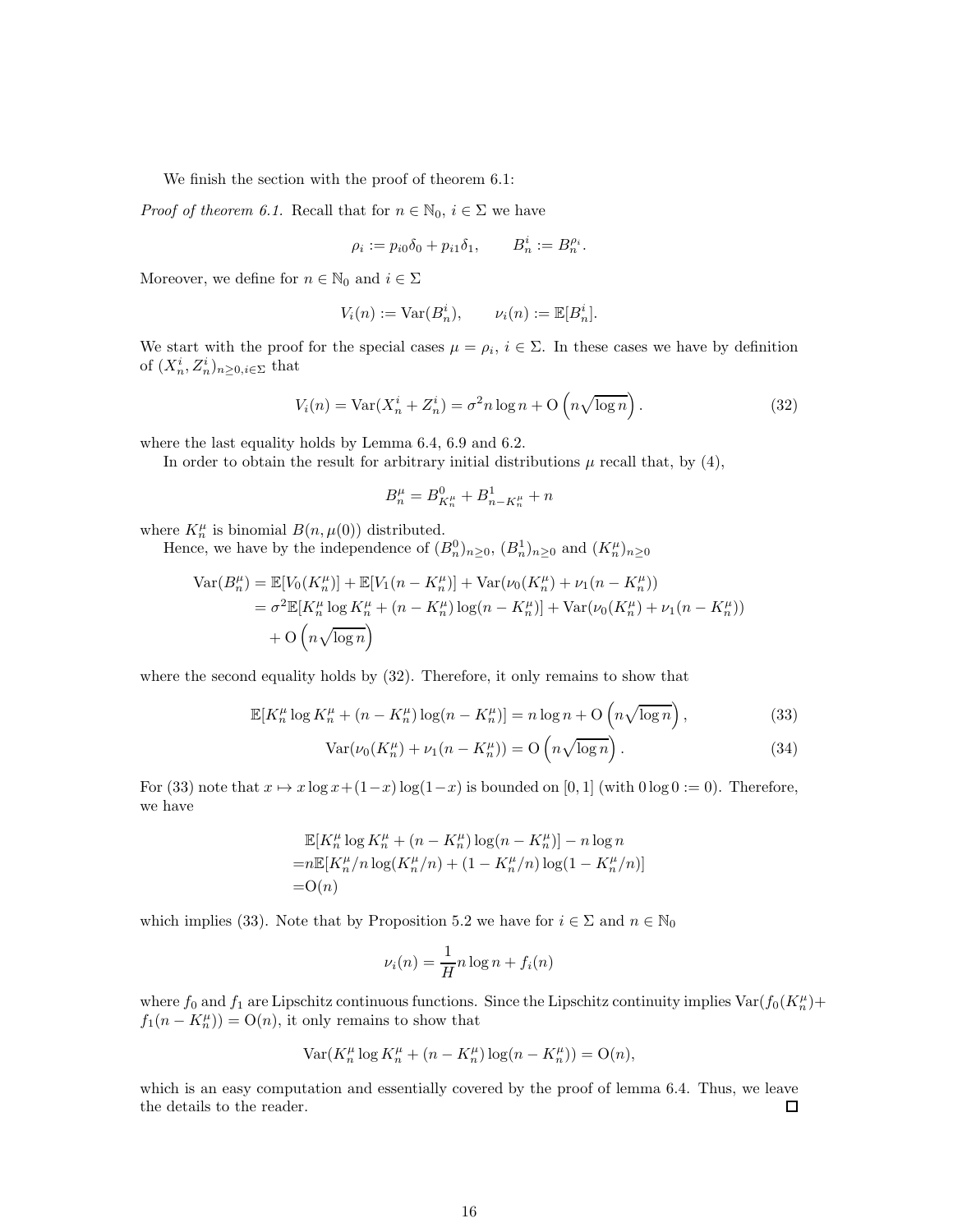#### 6.1 Existence of the Splitting

In the analysis of the variance we work with pairs  $(X_n^i, Z_n^i)_{n \in \mathbb{N}_0}$ ,  $i \in \Sigma$ , that satisfy the initial conditions

$$
X_n^i = Z_n^i = 0, \quad i \in \Sigma, n \le 1,
$$
\n
$$
(35)
$$

as well as the stochastic recurrences

$$
\begin{pmatrix} X_n^i \\ Z_n^i \end{pmatrix} \stackrel{d}{=} \begin{pmatrix} X_{I_n^i}^0 \\ Z_{I_n^i}^0 \end{pmatrix} + \begin{pmatrix} X_{n-I_n^i}^1 \\ Z_{n-I_n^i}^1 \end{pmatrix} + \begin{pmatrix} \eta_n^{i,1} \\ \eta_n^{i,2} \end{pmatrix}, \quad n \ge 2, i \in \Sigma
$$
 (36)

where  $(X_0^0, \ldots, X_n^0, Z_0^0, \ldots, Z_n^0), (X_0^1, \ldots, X_n^1, Z_0^1, \ldots, Z_n^1)$  and  $I_n^i$  are independent,  $\eta_n^{i,2} = n - \eta_n^{i,1}$ <br>and  $\eta_n^{i,1}$  is some constant satisfying

$$
\eta_n^{i,1} = 0
$$
,  $n \le 1$  and  $\eta_n^{i,1} = O(n)$   $(n \to \infty)$ .

We now discuss how to get  $(X_n^i, Z_n^i)_{n \in \mathbb{N}_0, i \in \Sigma}$  with finite second moment that satisfy (35) and (36) as well as

$$
\mathbb{E}[X_n^i + Z_n^i] = \mathbb{E}[B_n^i] \quad \text{and} \quad \text{Var}(X_n^i + Z_n^i) = \text{Var}(B_n^i), \quad n \in \mathbb{N}_0, \ i \in \Sigma. \tag{37}
$$

By iterating (36) on the right hand side one expects

$$
\begin{pmatrix} X_n^i \\ Z_n^i \end{pmatrix} \stackrel{d}{=} \begin{pmatrix} \eta_n^{i,1} + \sum_{k=1}^{\infty} \sum_{l:=(i_1,\dots,i_k)\in\{0,1\}^k} \eta_{J_i^I(n)}^{i_k,1} \\ \eta_n^{i,2} + \sum_{k=1}^{\infty} \sum_{l:=(i_1,\dots,i_k)\in\{0,1\}^k} \eta_{J_i^I(n)}^{i_k,2} \end{pmatrix} \tag{38}
$$

where  $J_i^I(n)$  is some iteration of binomial distributed random variables that is generated as follows: For  $n \in \mathbb{N}_0$  and  $i \in \Sigma$  let  $I_i(n) := \sum_{j=1}^n L_j^i$  where  $(L_j^i)_{j \in \mathbb{N}}$  is a sequence of independent Bernoulli  $B(p_{i0})$  distributed random variables. Moreover, for each  $k \geq 1$ ,  $i \in \Sigma$  and  $I \in \{0,1\}^k$  let  $(I_{i,0}^I(n), I_{i,1}^I(n))_{n\geq 0}$  be an independent copy of  $(I_i(n), n - I_i(n))_{n\geq 0}$ . Then we define for both  $i \in \Sigma$ 

$$
J_i^{(0)}(n) := I_i(n), \quad J_i^{(1)}(n) = n - I_i(n),
$$

and, for  $k \ge 2$  and  $I = (i_1, ..., i_k) \in \{0, 1\}^k$ 

$$
J_i^I(n) := I_{i_{k-1},i_k}^{(i_1,\ldots,i_{k-1})} \left( J_i^{(i_1,\ldots,i_{k-1})}(n) \right).
$$

In the context of radix sort  $J_i^I(n)$  may be interpreted as the number of strings with prefix I among n i.i.d. strings generated by a Markov source.

Now let  $\tau_i(n) := \min\{k \geq 1 : J_i^I(n) \leq 1 \text{ for all } I \in \{0,1\}^k\}$ . Since  $\eta_n^{i,1} = \eta_n^{i,2} = 0$  for  $n \leq 1$  and  $i \in \{0,1\}$ , note that all summands for  $k \geq \tau_i$  equal zero in (38). Hence, if we have  $\tau_i(n) < \infty$  then the sum in (38) is finite.

We will now discuss that for every  $n \in \mathbb{N}$  we have  $\tau_i(n) < \infty$  almost surely and then use (38) to define  $(X_n^i, Z_n^i)$  and finally check that (36) and (37) holds. To this end note that

$$
M_k^i(n) := \max\{J_i^I(n) \, : \, I \in \{0,1\}^k\}
$$

is bounded by n, non-increasing in k and for  $M_k(n) \geq 2$  the probability that  $M_k(n)$  decreases by at least one (i.e.  $M_{k+1}(n) \leq M_k(n) - 1$ ) is at least  $(2p(1-p))^{n/2}$ ,  $p := \max\{p_{ij} | i, j \in \Sigma\}$ , which can be seen as follows: At each step k there are at most  $n/2$  indices  $I_1, \ldots, I_{n/2} \in \{0,1\}^k$  with  $J_i^{I_j}(n) \geq 2$  since we have

$$
\sum_{I \in \{0,1\}^k} J_i^I(n) = n.
$$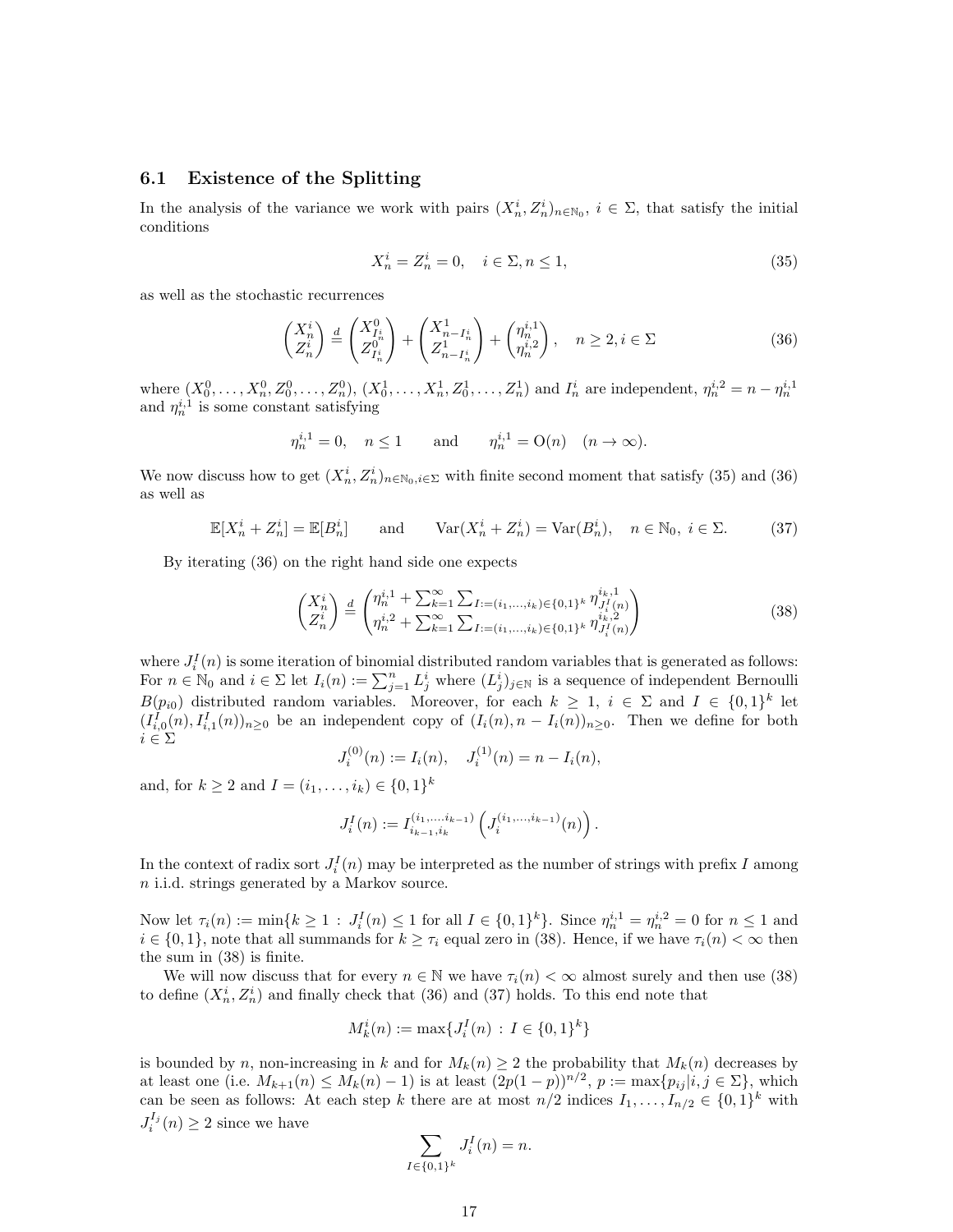For each of these indices  $I_j = (i_1^j, \ldots, i_k^j)$  the probability that the next binomial splitter decreases  $\max\{J_i^{(i_1^j,...,i_k^j,0)}\}$  $J_{i}^{(i_{1}^{j},...,i_{k}^{j},0)}, J_{i}^{(i_{1}^{j},...,i_{k}^{j},1)}$  $\{e_1^{(i_1,...,i_k)}\}$  by at least one is at least  $2p(1-p)$  since starting the underlying Bernoulli chain of  $(I_{i,j}^{I_j})$  $\sum_{i,j=0}^{j,j}(m)_{m\geq 0}$  with 01 or 10 causes a decrease. By the independence of k  $(I^{I_{1}}_{i_{k}^{1},0}(m))_{m\geq0},\ldots(I^{I_{n/2}}_{i_{k}^{n/2}})$  $\sum_{i=1}^{n} (m)^2 (n^2) m \ge 0$  we obtain the upper bound  $(2p(1-p))^{n/2}$ .

This yields that  $\tau_i(n)$  is stochastically dominated by a negative binomial  $nB(n,(2p(1-p))^{n/2})$ distributed random variable. In particular, we have for all  $n \in \mathbb{N}$ 

$$
\mathbb{E}[\tau_i(n)] \le \frac{n}{(2p(1-p))^{n/2}} < \infty \quad \text{and} \quad \text{Var}(\tau_i) < \infty.
$$

This implies that mean and variance of  $X_n^i$  and  $Z_n^i$  defined by (38) are finite since we have  $|\eta_n^{i,1}| \leq Cn$  for some constant  $C > 0$  which together with  $\sum_{I \in \{0,1\}^k} J_i^I(n) = n$  yields

$$
\mathbb{E}[|X_n^i|] \le |\eta_n^{i,1}| + Cn \mathbb{E}[|\tau_i(n)|] < \infty, \qquad \text{Var}(X_n^i) \le \mathbb{E}[(|\eta_n^{i,1}| + Cn\tau_i(n))^2] < \infty
$$

and similar bounds for  $Z_n^i$  since  $\eta_n^{i,2} = O(n)$ .

Hence, it only remains to show that the definition (38) implies (36) and (37). But (36) holds by construction and is not hard to check. For (37) note that (35) and (36) implies for the sum  $S_n^i := X_n^i + Z_n^i$  in the case  $d = 0$  that for both  $i \in \Sigma$ 

$$
S_n^i = 0
$$
,  $n \le 1$  and  $S_n^i \stackrel{d}{=} S_{I_n^i}^0 + S_{n-I_n^i}^1 + n$ 

which uniquely defines all moments of  $S_n^i$  that are finite. Since  $B_n^i$  satisfies the same conditions we obtain

 $\mathbb{E}[S_n^i] = \mathbb{E}[B_n^i]$  and  $\text{Var}(S_n^i) = \text{Var}(B_n^i)$ .

### 7 Asymptotic Normality

Our main result is the asymptotic normality of the number of bucket operations:

**Theorem 7.1.** For the number  $B_n^{\mu}$  of bucket operations under the Markov source model with *conditions (2) we have*

$$
\frac{B_n^{\mu} - \mathbb{E}[B_n^{\mu}]}{\sqrt{n \log n}} \xrightarrow{d} \mathcal{N}(0, \sigma^2), \qquad (n \to \infty),
$$
\n(39)

where  $\sigma^2 > 0$  is independent of the initial distribution  $\mu$  and given by (14).

As in the analysis of the mean, we first derive limit laws for  $B_n^0$  and  $B_n^1$  and then transfer these to a limit law for  $B_n^{\mu}$  via (4). We abbreviate for  $i \in \Sigma$  and  $n \in \mathbb{N}_0$ 

 $\nu_i(n) := \mathbb{E}[B_n^i], \quad \sigma_i(n) := \sqrt{\text{Var}(B_n^i)}.$ 

Note that we have  $\nu_i(0) = \nu_i(1) = \sigma_i(0) = \sigma_i(1) = 0$  and  $\sigma_i(n) > 0$  for all  $n \geq 2$ . We define the standardized variables by

$$
Y_n^i := \frac{B_n^i - \mathbb{E}[B_n^i]}{\sigma_i(n)}, \qquad i \in \Sigma, n \ge 2,
$$
\n
$$
(40)
$$

and  $Y_0^i := Y_1^i := 0.$ 

Our proof if based on an application of the contraction method to the recursive distributional system  $(5)-(6)$ . The Zolotarev metric used here has been studied in the context of the contraction method systematically in [27]. We only need the following properties, see Zolotarev [38, 39]: For distributions  $\mathcal{L}(X)$ ,  $\mathcal{L}(Y)$  on R the Zolotarev distance  $\zeta_s$ ,  $s > 0$ , is defined by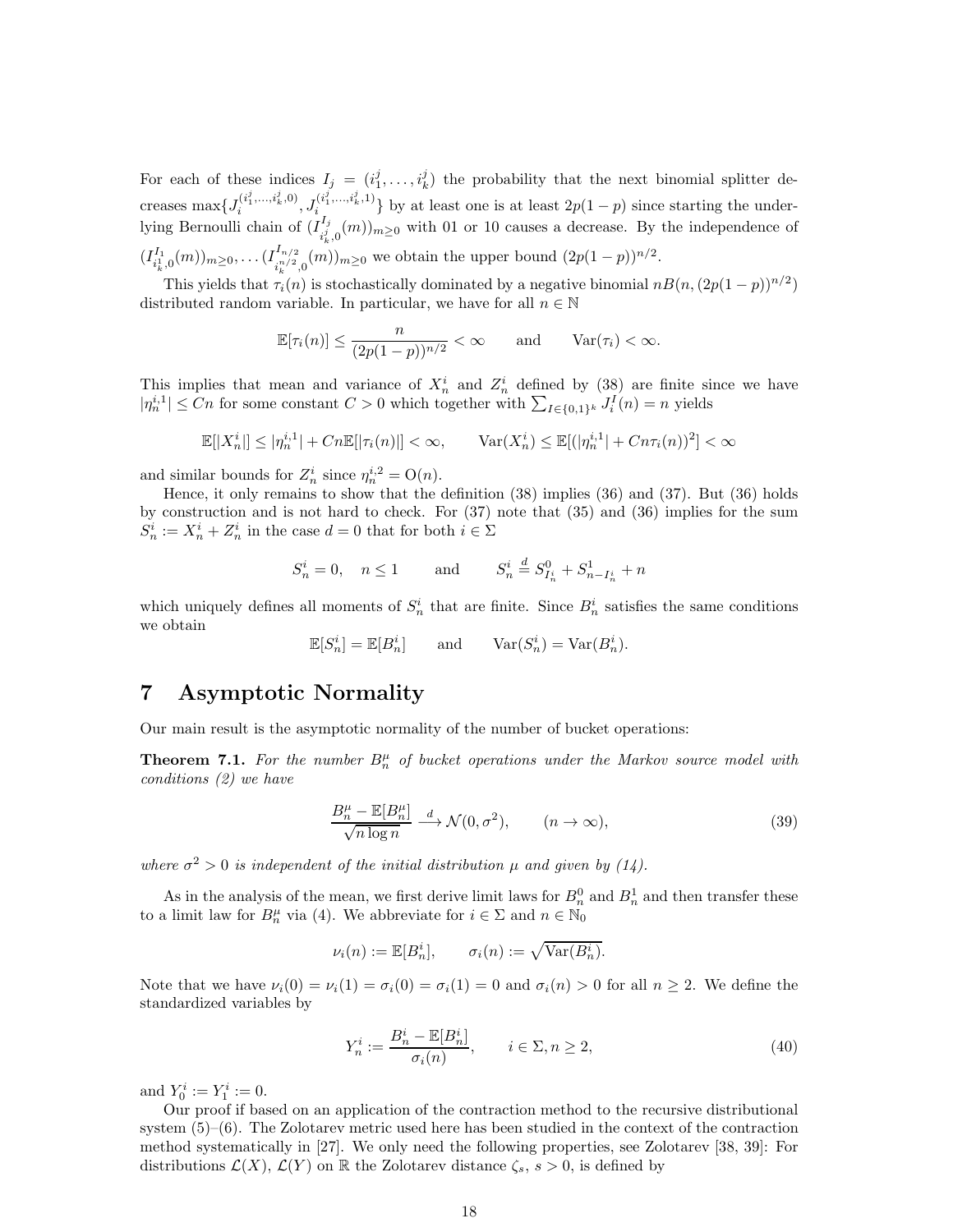$$
\zeta_s(X,Y) := \zeta_s(\mathcal{L}(X), \mathcal{L}(Y)) := \sup_{f \in \mathcal{F}_s} |\mathbb{E}[f(X) - f(Y)]| \tag{41}
$$

where  $s = m + \alpha$  with  $0 < \alpha \leq 1$ ,  $m \in \mathbb{N}_0$ , and

$$
\mathcal{F}_s := \{ f \in C^m(\mathbb{R}, \mathbb{R}) : \| f^{(m)}(x) - f^{(m)}(y) \| \le \|x - y\|^\alpha \},\tag{42}
$$

the space of m times continuously differentiable functions from  $\mathbb R$  to  $\mathbb R$  such that the m-th derivative is Hölder continuous of order  $\alpha$  with Hölder-constant 1. We have that  $\zeta_s(X,Y) < \infty$ , if all moments of orders  $1, \ldots, m$  of X and Y are equal and if the s-th absolute moments of X and Y are finite. Since later on only the case  $2 < s \leq 3$  is used, for finiteness of  $\zeta_s(X, Y)$  it is thus sufficient for these  $s$  that mean and variance of  $X$  and  $Y$  coincide and both have a finite absolute moment of order s.

**Properties of**  $\zeta_s$ : (1) Convergence in  $\zeta_s$  implies weak convergence on  $\mathbb{R}$ . (2)  $\zeta_s$  is  $(s,+)$  ideal, i.e., we have

$$
\zeta_s(X+Z,Y+Z) \le \zeta_s(X,Y), \quad \zeta_s(cX,cY) = c^s \zeta_s(X,Y)
$$

for all Z being independent of  $(X, Y)$  and all  $c > 0$ .

We will use an upper bound of  $\zeta_s$  by the minimal  $L_p$  metric  $\ell_p$ . For distributions  $\mathcal{L}(X)$ ,  $\mathcal{L}(Y)$ on R and  $p > 0$  we have

$$
\ell_p(X,Y) := \ell_p(\mathcal{L}(X),\mathcal{L}(Y)) := \inf \left\{ \|X' - Y'\|_p \ : \ X' \stackrel{d}{=} X, Y' \stackrel{d}{=} Y \right\},\,
$$

where  $||X||_p := (\mathbb{E}||X||^p)^{(1/p)\wedge 1}$  denotes the  $L_p$  norm. We have  $\ell_p(X, Y) < \infty$  if  $||X||_p, ||Y||_p < \infty$ . The bound used later for  $2 < s \leq 3$  is, see Lemma 5.7 in [8],

$$
\zeta_s(X,Y) \le \left( (\mathbb{E} \|X\|^s)^{1-1/s} + (\mathbb{E} \|Y\|^s)^{1-1/s} \right) \ell_s(X,Y),\tag{43}
$$

for all X and Y with joint mean and variance and finite absolute moments of order s.

**Proposition 7.2.** For both sequences  $(Y_n^i)_{n \geq 0}$ ,  $i \in \Sigma$ , we have for all  $2 < s \leq 3$ 

$$
\zeta_s\left(Y_n^i, \mathcal{N}(0, 1)\right) \to 0, \qquad (n \to \infty). \tag{44}
$$

*Proof.* ¿From the recurrences (7) and the normalization (40) we obtain for  $i \in \Sigma$ 

$$
Y_n^i \stackrel{d}{=} \frac{\sigma_0(I_n^i)}{\sigma_i(n)} Y_{I_n^i}^0 + \frac{\sigma_1(n - I_n^i)}{\sigma_i(n)} Y_{n - I_n^i}^1 + b_i(n), \qquad n \ge 2,
$$
\n<sup>(45)</sup>

where

$$
b_i(n) = \frac{1}{\sigma_i(n)} (n + \nu_0(I_n^i) + \nu_1(n - I_n^i) - \nu_i(n)),
$$

and in (45) we have that  $(Y_0^0, ..., Y_n^0), (Y_0^1, ..., Y_n^1)$  and  $(I_n^0, I_n^1)$  are independent.

For independent normal  $\mathcal{N}(0,1)$  distributed random variables  $\mathcal{N}_0, \mathcal{N}_1$  also independent of  $(I_n^0, I_n^1)$  we define

$$
Q_n^i := \frac{\sigma_0(I_n^i)}{\sigma_i(n)} \mathcal{N}_0 + \frac{\sigma_1(n - I_n^i)}{\sigma_i(n)} \mathcal{N}_1 + b_i(n), \qquad n \ge 2.
$$
 (46)

Note that we have  $\mathbb{E}[Q_n^i] = 0$  and  $\text{Var}(Q_n^i) = 1$  for all  $n \geq 2$ . For the variance, this is seen by conditioning on  $I_n^i$  in (45) and (46) and using that  $Y_j^i$  and  $\mathcal{N}_i$  have the same variance 1 for all  $j \geq 2$  and that for  $j \in \{0,1\}$  the coefficients  $\sigma_0(j)/\sigma_i(n)$  are zero, whereas for  $j \in \{n-1,n\}$  the coefficients  $\sigma_1(n-j)/\sigma_i(n)$  are zero. Hence, the Zolotarev distances  $\zeta_s(Y_n^i, Q_n^i)$ ,  $\zeta_s(Q_n^i, \mathcal{N}_i)$  and  $\zeta_s(Y_n^i, \mathcal{N}_i)$  are finite for all  $n \geq 2$  and  $i \in \Sigma$ , where we have  $2 < s \leq 3$ .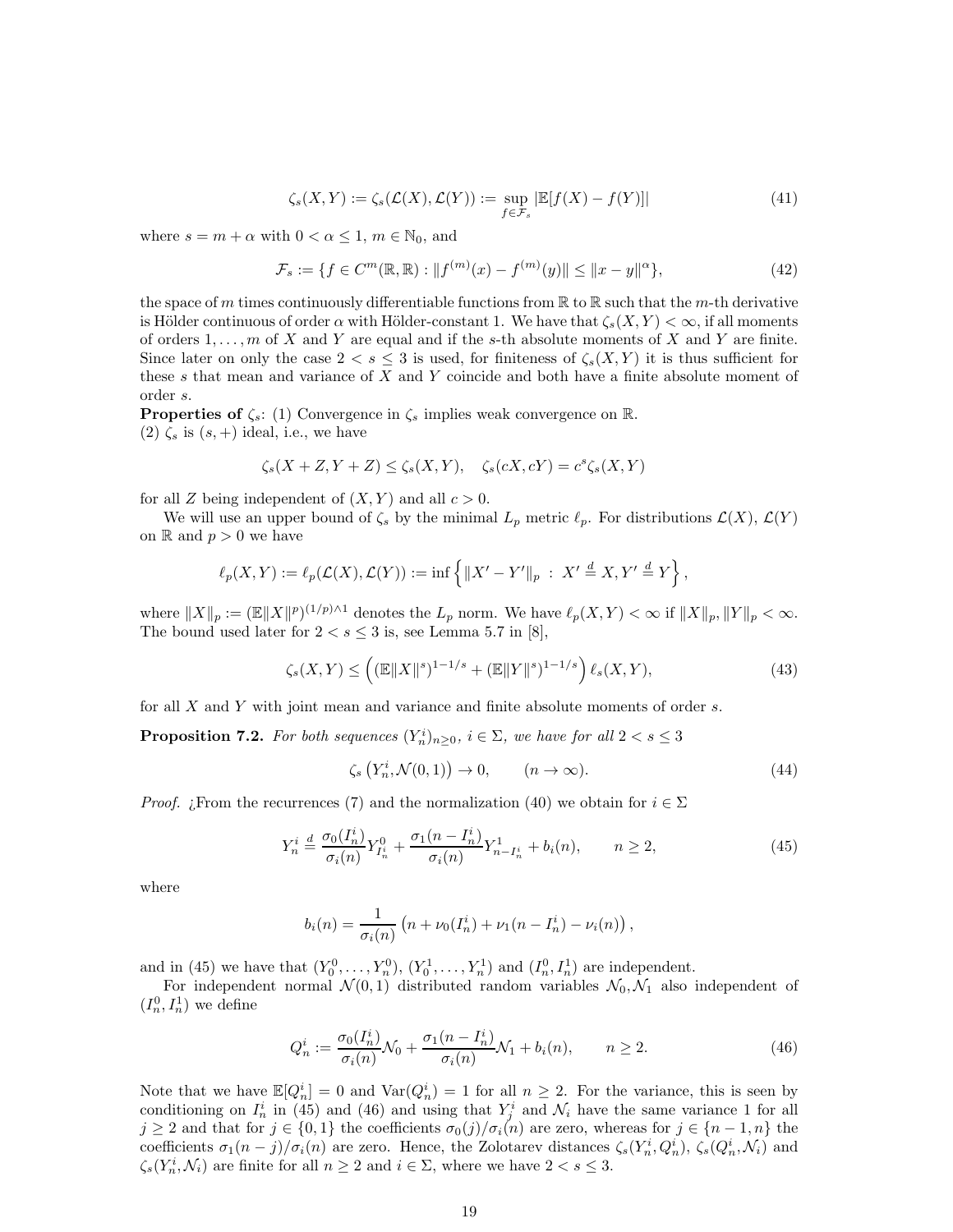We denote by N another normal  $\mathcal{N}(0,1)$  distributed random variable. Then we have

$$
\zeta_s(Y_n^i, \mathcal{N}) \le \zeta_s(Y_n^i, Q_n^i) + \zeta_s(Q_n^i, \mathcal{N}).
$$

In the first step we show that  $\zeta_s(Q_n^i, \mathcal{N}) \to 0$  as  $n \to \infty$  for both  $i \in \Sigma$ . Note that  $||Q_n^i||_s$  is uniformly bounded in  $n \geq 2$  and  $i \in \Sigma$ . Hence, by (43) there exists a constant  $C > 0$  such that  $\zeta_s(Q_n^i, \mathcal{N}) \leq C \ell_s(Q_n^i, \mathcal{N})$ . Thus, it is sufficient to show  $\ell_s(Q_n^i, \mathcal{N}) \to 0$ . With

$$
\mathcal{N} \stackrel{d}{=} \sqrt{p_{i0}}\mathcal{N}_0 + \sqrt{1 - p_{i0}}\mathcal{N}_1
$$

we obtain

$$
\ell_s(Q_n^i, \mathcal{N}) \le \left\| \left( \frac{\sigma_0(I_n^i)}{\sigma_i(n)} - \sqrt{p_{i0}} \right) \mathcal{N}_0 \right\|_s + \left\| \left( \frac{\sigma_1(n - I_n^i)}{\sigma_i(n)} - \sqrt{1 - p_{i0}} \right) \mathcal{N}_1 \right\|_s + \|b_i(n)\|_s. \tag{47}
$$

For the first summand in (47) we have, by the strong law of large numbers and the variance expansion (13) that  $\sigma_0(I_n^i)/\sigma_i(n) \to \sqrt{p_{i0}}$  almost surely. Since  $\mathcal{N}_0$  is independent from  $I_n^i$  and  $\|\mathcal{N}_0\|_{s} < \infty$  we obtain from dominated convergence that this first summand tends to zero. By similar arguments we also have that the second summand in (47) tends to zero. The third summand  $||b_i(n)||_s$  is bounded as follows: With the notation (12) and  $h(x) = x \log x$  as in Lemma 7.3 of the Appendix, we have

$$
b_i(n) = \frac{1}{\sigma_i(n)} \Big( \frac{n}{H} \left\{ h(I_n^i/n) - \mathbb{E}[h(I_n^i/n)] + h((n - I_n^i)/n) - \mathbb{E}[h((n - I_n^i)/n)] \right\} + f_0(I_n^i) - \mathbb{E}[f_0(I_n^i)] + f_1(n - I_n^i) - \mathbb{E}[f_1(n - I_n^i)] \Big)
$$

With  $\sigma_i(n) = \Omega(\sqrt{n \log n})$  and (59) the contributions of all summands involving the function h are  $O(1/\sqrt{\log n})$  in the  $L_s$ -norm, hence we have

$$
||b_i(n)||_s \le ||f_0(I_n^i) - \mathbb{E}[f_0(I_n^i)]||_s + ||f_1(n - I_n^i) - \mathbb{E}[f_1(n - I_n^i)]||_s
$$
  
+ O(1/\sqrt{\log n}), (n \to \infty).

Furthermore, to bound  $||f_0(I_n^i) - \mathbb{E}[f_0(I_n^i)]||_s$  we use an independent copy  $H_n^i$  of  $I_n^i$ . Then, by Jensen's inequality for conditional expectations and the Lipschitz property of  $f_i$  in Proposition 5.2 (with Lipschitz constant bounded by  $C$ )

$$
||f_0(I_n^i) - \mathbb{E}[f_0(I_n^i)]||_s = ||\mathbb{E}[f_0(I_n^i) - f_0(H_n^i) | I_n^i]||_s
$$
  
\n
$$
\leq ||f_0(I_n^i) - f_0(H_n^i)||_s
$$
  
\n
$$
\leq C||I_n^i - H_n^i||_s
$$
  
\n
$$
\leq 2C||I_n^i - \mathbb{E}[I_n^i]||_s
$$
  
\n
$$
= O(\sqrt{n}).
$$
\n(48)

Since  $||f_1(n - I_n^i) - \mathbb{E}[f_1(n - I_n^i)]||_s$  is bounded analogously and  $\sigma_i(n) = \Omega(\sqrt{n \log n})$  we obtain altogether as  $n \to \infty$  and for both  $i \in \Sigma$ .

$$
||b_i(n)||_s = \mathcal{O}\left(\frac{1}{\sqrt{\log n}}\right).
$$

This completes the estimate for the first step  $\zeta_s(Q_n^i, \mathcal{N}) \to 0$  as  $n \to \infty$ .

Now, we denote the distances  $d_i(n) := \zeta_s(Y_n^i, \mathcal{N})$ , for  $n \geq 2$ , and  $d_i(0) := d_i(1) := 0$  for  $i \in \Sigma$ .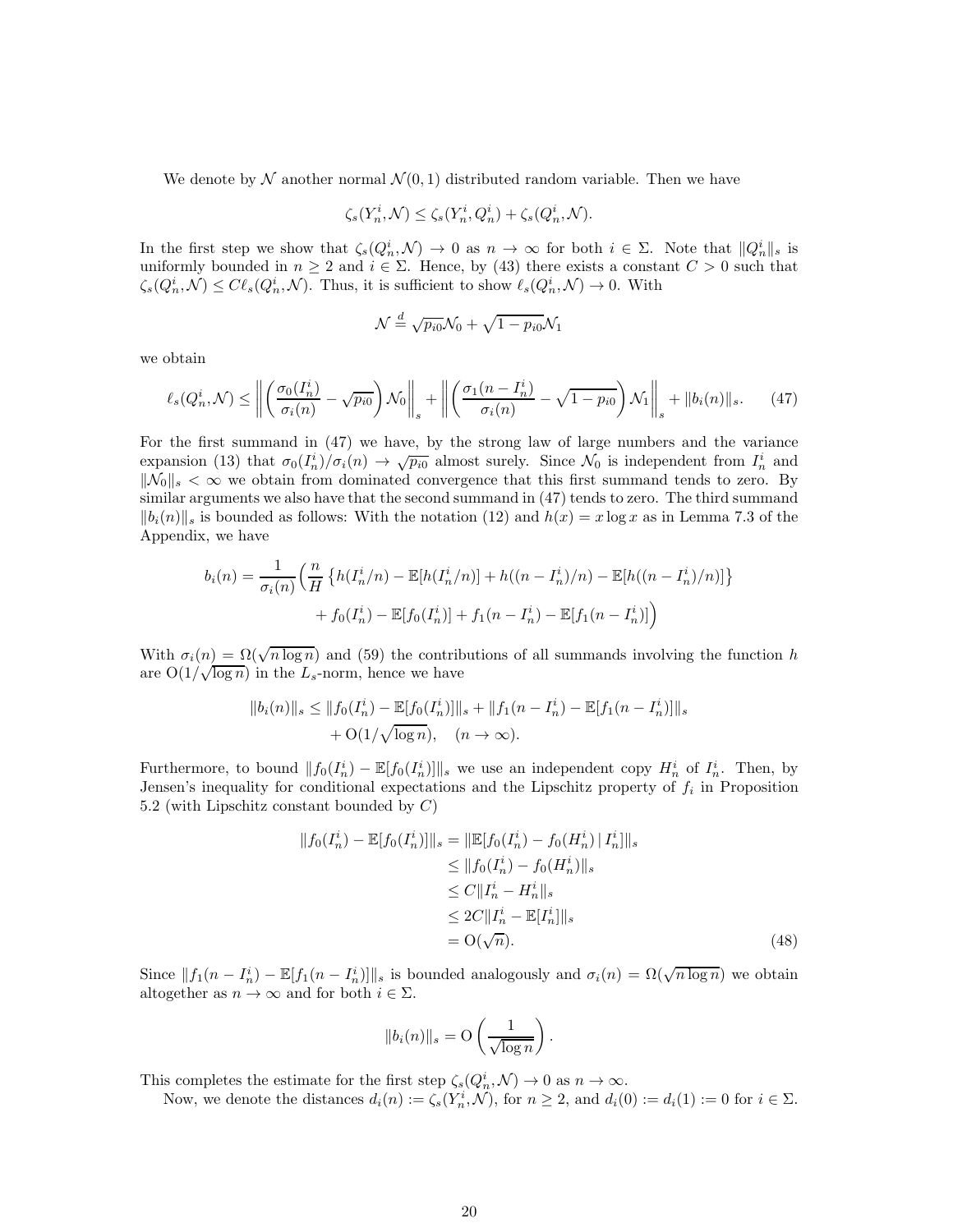Conditioning on  $I_n^i$  and using that  $\zeta_s$  is  $(s, +)$  ideal we obtain for all  $n \geq 2$ 

$$
d_{i}(n)
$$
\n
$$
\leq \zeta_{s}(Y_{n}^{i}, Q_{n}^{i}) + o(1)
$$
\n
$$
= \zeta_{s} \left( \frac{\sigma_{0}(I_{n}^{i})}{\sigma_{i}(n)} Y_{I_{n}^{i}}^{0} + \frac{\sigma_{1}(n - I_{n}^{i})}{\sigma_{i}(n)} Y_{n - I_{n}^{i}}^{1} + b_{i}(n), \frac{\sigma_{0}(I_{n}^{i})}{\sigma_{i}(n)} \mathcal{N}_{0} + \frac{\sigma_{1}(n - I_{n}^{i})}{\sigma_{i}(n)} \mathcal{N}_{1} + b_{i}(n) \right) + o(1)
$$
\n
$$
\leq \sum_{j=0}^{n} {n \choose j} p_{i0}^{j} (1 - p_{i0})^{n-j} \zeta_{s} \left( \frac{\sigma_{0}(j)}{\sigma_{i}(n)} Y_{j}^{0} + \frac{\sigma_{1}(n - j)}{\sigma_{i}(n)} Y_{n-j}^{1} + 1_{\{I_{n}^{i} = j\}} b_{i}(n), \frac{\sigma_{0}(j)}{\sigma_{i}(n)} \mathcal{N}_{0} + \frac{\sigma_{1}(n - j)}{\sigma_{i}(n)} \mathcal{N}_{1} + 1_{\{I_{n}^{i} = j\}} b_{i}(n) \right) + o(1)
$$
\n
$$
\leq \sum_{j=2}^{n} {n \choose j} p_{i0}^{j} (1 - p_{i0})^{n-j} \left\{ \left( \frac{\sigma_{0}(j)}{\sigma_{i}(n)} \right)^{s} \zeta_{s}(Y_{j}^{0}, \mathcal{N}_{0}) + \left( \frac{\sigma_{1}(n - j)}{\sigma_{i}(n)} \right)^{s} \zeta_{s}(Y_{n-j}^{1}, \mathcal{N}_{1}) \right\} + o(1)
$$
\n
$$
= \mathbb{E} \left[ \left( \frac{\sigma_{0}(I_{n}^{i})}{\sigma_{i}(n)} \right)^{s} d_{0}(I_{n}^{i}) + \left( \frac{\sigma_{1}(n - I_{n}^{i})}{\sigma_{i}(n)} \right)^{s} d_{1}(n - I_{n}^{i}) \right] + o(1).
$$
\n(49)

With  $d(n) := d_0(n) \vee d_1(n)$  we obtain for both  $i \in \Sigma$  that

$$
d_i(n) \leq \mathbb{E}\left[\mathbf{1}_{\{1 \leq I_n^i \leq n-1\}}\left\{\left(\frac{\sigma_0(I_n^i)}{\sigma_i(n)}\right)^s + \left(\frac{\sigma_1(n - I_n^i)}{\sigma_i(n)}\right)^s\right\}\right] \sup_{1 \leq j \leq n-1} d(j) \tag{50}
$$
  
+  $((1 - p_{i0})^n + p_{i0}^n)d(n) + o(1).$ 

With

$$
\xi(n) := \max_{i \in \Sigma} \mathbb{E} \left[ \mathbf{1}_{\{1 \leq I_n^i \leq n-1\}} \left\{ \left( \frac{\sigma_0(I_n^i)}{\sigma_i(n)} \right)^s + \left( \frac{\sigma_1(n - I_n^i)}{\sigma_i(n)} \right)^s \right\} \right],
$$
  

$$
\varepsilon(n) := \max_{i \in \Sigma} \left\{ (1 - p_{i0})^n + p_{i0}^n \right\}
$$

we obtain by taking the maximum of the right hand sides in (50)

$$
d(n) \le \frac{\xi(n)}{1 - \varepsilon(n)} \sup_{1 \le j \le n-1} d(j) + o(1).
$$
 (51)

We have  $\varepsilon(n) \to 0$  and, since  $s > 2$  and  $p_{ii} \in (0,1)$  for both  $i \in \Sigma$ ,

$$
\xi := \lim_{n \to \infty} \xi(n) = \max_{i \in \Sigma} \left\{ p_{i0}^{s/2} + (1 - p_{i0})^{s/2} \right\} < 1. \tag{52}
$$

With (51) this implies that  $(d(n))_{n\geq 1}$  remains bounded. We denote  $\varrho := \sup_{n\geq 0} d(n)$  and  $\eta :=$  $\limsup_{n\to\infty} d(n)$ . Hence, we have  $\varrho, \eta < \infty$  and for any  $\varepsilon > 0$  there exists an  $n_0 \geq 2$  such that for all  $n \geq n_0$  we have  $d(n) \leq \eta + \varepsilon$ . From (49) we obtain with (52) for both  $i \in \Sigma$ 

$$
d_i(n) \le \mathbb{E}\left[\mathbf{1}_{\{I_n^i < n_0\} \cup \{I_n^i > n - n_0\}} \left\{ \left(\frac{\sigma_0(I_n^i)}{\sigma_i(n)}\right)^s + \left(\frac{\sigma_1(n - I_n^i)}{\sigma_i(n)}\right)^s \right\} \right] \varrho \tag{53}
$$

$$
+\mathbb{E}\left[\mathbf{1}_{\{n_0\leq I_n^i\leq n-n_0\}}\left\{\left(\frac{\sigma_0(I_n^i)}{\sigma_i(n)}\right)^s+\left(\frac{\sigma_1(n-I_n^i)}{\sigma_i(n)}\right)^s\right\}\right](\eta+\varepsilon)+o(1) \tag{54}
$$

$$
\leq (\xi + o(1))(\eta + \varepsilon) + o(1) \tag{55}
$$

with appropriate  $o(1)$  terms. Maximizing over  $i \in \Sigma$  this yields  $d(n) \leq o(1) + (\xi + o(1))(\eta + \varepsilon)$ and with  $n \to \infty$ 

$$
\eta \leq \xi(\eta + \varepsilon).
$$

Since  $\varepsilon > 0$  can be chosen arbitrarily small we obtain  $\eta = 0$ , i.e.  $\zeta_s(Y_n^i, \mathcal{N}) \to 0$  as  $n \to \infty$  for both  $i \in \Sigma$ .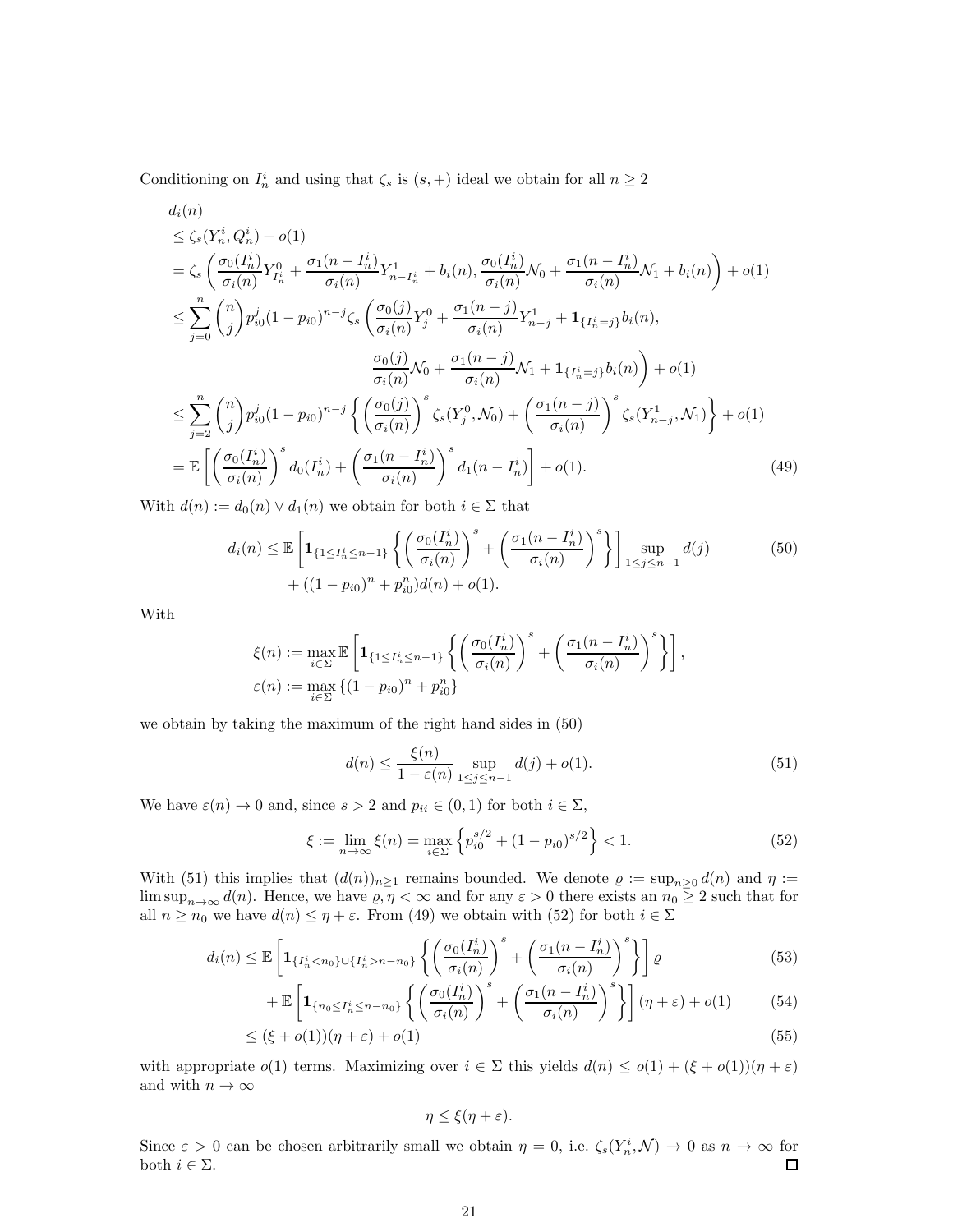*Proof of Theorem 7.1.* We write

$$
\frac{B_n^{\mu} - \mathbb{E}[B_n^{\mu}]}{\sqrt{n \log n}} \stackrel{d}{=} \frac{B_{K_n}^0 - \nu_0(K_n) + B_{n-K_n}^1 - \nu_1(n - K_n)}{\sqrt{n \log n}} + \frac{\nu_0(K_n) + \nu_1(n - K_n) + n - \mathbb{E}[B_n^{\mu}]}{\sqrt{n \log n}}.
$$

By the Lemma of Slutzky it is sufficient to show, as  $n \to \infty$ ,

$$
\frac{B_{K_n}^0 - \nu_0(K_n) + B_{n-K_n}^1 - \nu_1(n - K_n)}{\sqrt{n \log n}} \xrightarrow{d} \mathcal{N}(0, \sigma^2)
$$
\n(56)

$$
\frac{\nu_0(K_n) + \nu_1(n - K_n) + n - \mathbb{E}[B_n^{\mu}]}{\sqrt{n \log n}} \xrightarrow{\mathbb{P}} 0. \tag{57}
$$

For showing (56) note that by Proposition 7.2  $(B_n^i - \mathbb{E}[B_n^i]) / \sqrt{n \log n} \to \mathcal{N}(0, \sigma^2)$  in distribution for both  $i \in \Sigma$ . We set  $A_n := [\mu_0 n - n^{2/3}, \mu_0 n + n^{2/3}] \cap \mathbb{N}_0$  and  $A_n^c := \{0, ..., n\} \setminus A_n$ . Then by Chernoff's bound (or the central limit theorem) we have  $\mathbb{P}(K_n \in A_n) \to 1$ . For all  $x \in \mathbb{R}$  we have

$$
\mathbb{P}\left(\frac{B_{K_n}^0 - \nu_0(K_n) + B_{n-K_n}^1 - \nu_1(n-K_n)}{\sqrt{n \log n}} \le x\right)
$$
  
=  $o(1) + \sum_{j \in A_n} \mathbb{P}(K_n = j) \mathbb{P}\left(\frac{B_j^0 - \nu_0(j)}{\sqrt{n \log n}} + \frac{B_{n-j}^1 - \nu_1(n-j)}{\sqrt{n \log n}} \le x\right).$ 

For  $j \in A_n$  we have  $\sqrt{j \log j} / \sqrt{n \log n} \rightarrow \sqrt{\mu_0}$  and  $\sqrt{(n-j) \log(n-j)} / \sqrt{n \log n} \rightarrow \sqrt{1-\mu_0}$ . Hence, we have  $(B_j^0 - \nu_0(j))/\sqrt{n \log n} \to \mathcal{N}(0, \mu_0 \sigma^2)$  and  $(B_{n-j}^1 - \nu_1(n-j))/\sqrt{n \log n} \to \mathcal{N}(0, (1-\mu_0)\sigma^2)$  $(\mu_0)\sigma^2$  in distribution and the two summands are independent. Together, denoting by  $N_{0,\sigma^2}$  and  $\mathcal{N}(0, \sigma^2)$  distributed random variable we obtain

$$
\mathbb{P}\left(\frac{B_{K_n}^0 - \nu_0(K_n) + B_{n-K_n}^1 - \nu_1(n-K_n)}{\sqrt{n \log n}} \le x\right) = o(1) + \sum_{j \in A_n} \mathbb{P}(K_n = j)(\mathbb{P}\left(N_{0,\sigma^2} \le x\right) + o(1))
$$
  
\$\to \mathbb{P}\left(N\_{0,\sigma^2} \le x\right),\$

where the latter convergence is justified by dominated convergence. This shows (56).

For (57) note that (4) implies

$$
\mathbb{E}[B_n^{\mu}] = \mathbb{E}[\nu_0(K_n)] + \mathbb{E}[\nu_1(n - K_n)] + n.
$$

Hence, with the notation (12) and  $h(x) = x \log x$ ,  $x \in [0, 1]$ , we have

$$
\frac{1}{\sqrt{n \log n}} \| \nu_0(K_n) + \nu_1(n - K_n) + n - \mathbb{E}[B_n^{\mu}] \|_3
$$
\n
$$
= \frac{1}{\sqrt{n \log n}} \| \nu_0(K_n) - \mathbb{E}[\nu_0(K_n)] + \nu_1(n - K_n) - \mathbb{E}[\nu_1(n - K_n)] \|_3
$$
\n
$$
\leq \frac{1}{H \sqrt{n \log n}} \| h(K_n) - \mathbb{E}[h(K_n)] + h(n - K_n) - \mathbb{E}[h(n - K_n)] \|_3
$$
\n
$$
+ \frac{1}{\sqrt{n \log n}} \| f_0(K_n) - \mathbb{E}[f_0(K_n)] \|_3 + \frac{1}{\sqrt{n \log n}} \| f_1(n - K_n) - \mathbb{E}[f_1(n - K_n)] \|_3
$$

An easy calculation reveals (details are given in the appendix, equation (59))

$$
||h(K_n) - \mathbb{E}[h(K_n)] + h(n - K_n) - \mathbb{E}[h(n - K_n)]||_3
$$
  
=  $n ||h\left(\frac{K_n}{n}\right) - \mathbb{E}\left[h\left(\frac{K_n}{n}\right)\right] + h\left(\frac{n - K_n}{n}\right) - \mathbb{E}\left[h\left(\frac{n - K_n}{n}\right)\right]||_3$   
=  $O(n^{1/2}).$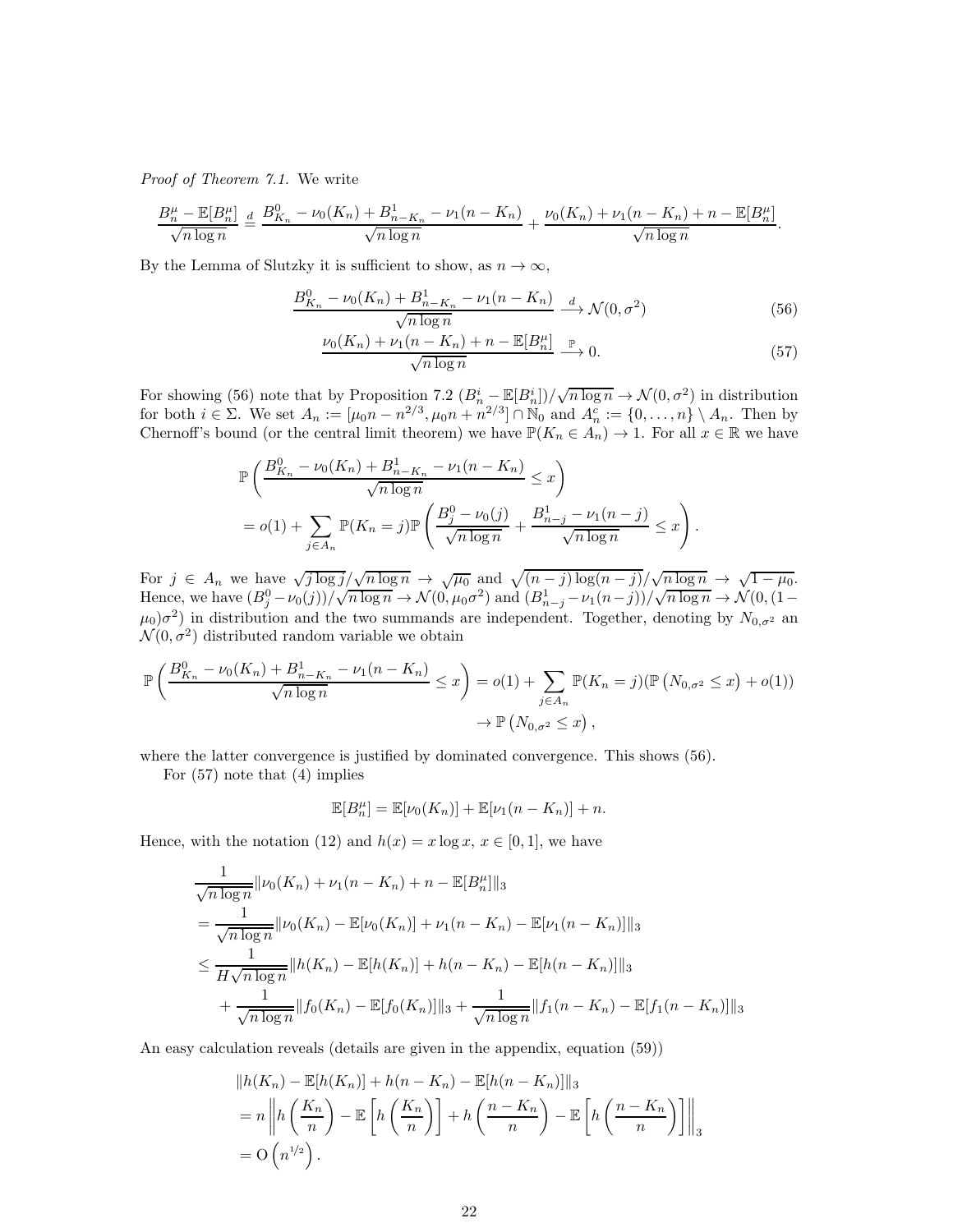The terms  $||f_0(K_n)-\mathbb{E}[f_0(K_n)]||_3$  and  $||f_1(n-K_n)-\mathbb{E}[f_1(n-K_n)]||_3$  are also of the order  $O(n^{1/2})$ by the argument used in (48). Altogether we have

$$
\frac{1}{\sqrt{n \log n}} ||\nu_0(K_n) + \nu_1(n - K_n) + n - \mathbb{E}[B_n^{\mu}]]||_3 = O\left(\frac{1}{\sqrt{\log n}}\right),
$$

 $\Box$ 

which implies (57).

### References

- [1] Bai, Z.-D., Chao, C.-C., Hwang, H.-K. and Liang, W.-Q. (1998) On the variance of the number of maxima in random vectors and its applications. *Ann. Appl. Probab.* 8, 886–895.
- [2] Cesaratto, E. and Vall´ee, B. (2015) Gaussian Distribution of Trie Depth for Strongly Tame Sources. *Combinatorics, Probability and Computing* 24, 54–103.
- [3] Clément, J., Flajolet, P. and Vallée, B. (2001) Dynamical sources in information theory: a general analysis of trie structures. Average-case analysis of algorithms (Princeton, NJ, 1998). *Algorithmica* 29, 307–369.
- [4] de la Briandais, R. (1959) File searching using variable length keys, in *Proceedings of the AFIPS Spring Joint Computer Conference*. AFIPS Press, Reston, Va., 295-298.
- [5] Devroye, L. (1984) A probabilistic analysis of the height of tries and of the complexity of triesort. *Acta Inform.* 21, 229–237.
- [6] Devroye, L. (2002) Laws of large numbers and tail inequalities for random tries and PA-TRICIA trees. Probabilistic methods in combinatorics and combinatorial optimization. *J. Comput. Appl. Math.* 142, 27–37.
- [7] Devroye, L. (2005) Universal asymptotics for random tries and PATRICIA trees. *Algorithmica* 42, 11–29.
- [8] Drmota, M., Janson, S. and Neininger, R. (2008) A functional limit theorem for the profile of search trees. *Ann. Appl. Probab.* 18, 288–333.
- [9] Flajolet, Ph., Roux, M. and Vallée, B. (2010) Digital trees and memoryless sources: from arithmetics to analysis. *21st International Meeting on Probabilistic, Combinatorial, and Asymptotic Methods in the Analysis of Algorithms (AofA'10)*, Discrete Math. Theor. Comput. Sci. Proc., AM, Assoc. Discrete Math. Theor. Comput. Sci., Nancy, 233–260.
- [10] Fuchs, M., Hwang, H.-K. and Zacharovas, V. (2010) Asymptotic variance of random symmetric digital search trees. *Discrete Math. Theor. Comput. Sci.* 12, 103–165.
- [11] Fuchs, M., Hwang, H.-K. and Zacharovas, V. (2014) An analytic approach to the asymptotic variance of trie statistics and related structures. *Theoret. Comput. Sci.* 527, 1–36.
- [12] Hun, K. and Vallée, B. (2014) Typical depth of a digital search tree built on a general source. *ANALCO14—Meeting on Analytic Algorithmics and Combinatorics*, 1–15.
- [13] Hwang, H.-K. (2003) Second phase changes in random m-ary search trees and generalized quicksort: convergence rates. *Ann. Probab.* 31, 609–629.
- [14] Jacquet, Ph. and Régnier, M. (1988) Normal limiting distribution of the size of tries. *Performance '87 (Brussels, 1987)*, 209–223, *North-Holland, Amsterdam*.
- [15] Jacquet, Ph. and Szpankowski, W. (1991) Analysis of digital tries with Markovian dependency *IEEE Trans. Information Theory*, 37, 1470–1475.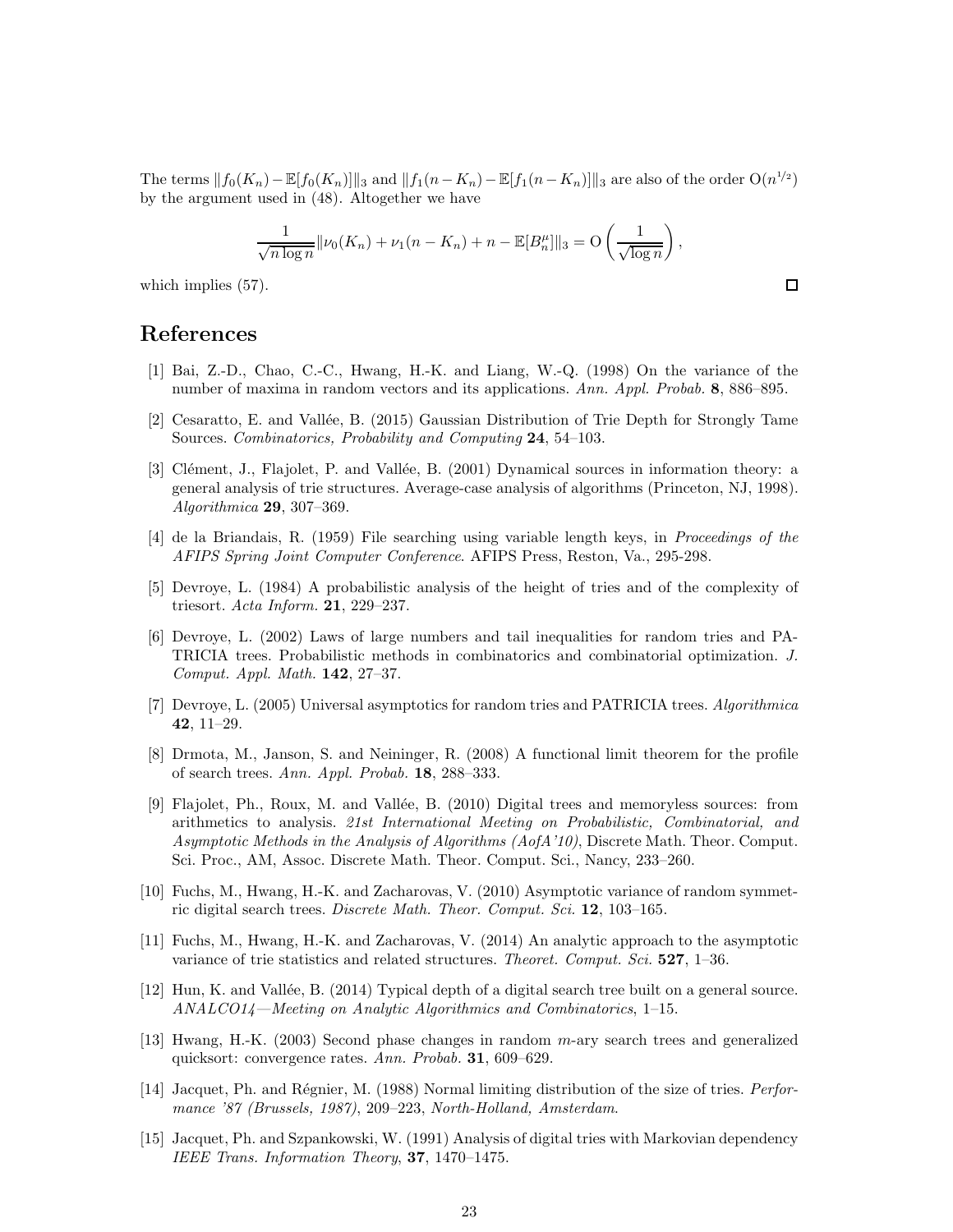- [16] Jacquet, Ph. and Szpankowski, W. (1995) Asymptotic behavior of the Lempel-Ziv parsing scheme and [in] digital search trees. Special volume on mathematical analysis of algorithms. *Theoret. Comput. Sci.* 144, 161–197.
- [17] Jacquet, Ph. and Szpankowski, W. (1998) Analytical Depoissonization and Its Applications, *Theoretical Computer Science*, 201, 1–62.
- [18] Jacquet, P., Szpankowski, W. and Tang, J. (2001) Average profile of the Lempel-Ziv parsing scheme for a Markovian source. *Algorithmica* 31, 318–360.
- [19] Janson, S. and Neininger, R. (2008) The size of random fragmentation trees. *Probab. Theory Related Fields* 142, 399–442.
- [20] Kirschenhofer, P., Prodinger, H. and Szpankowski, W. (1989) On the variance of the external path length in a symmetric digital trie. Combinatorics and complexity (Chicago, IL, 1987). *Discrete Appl. Math.* 25, 129–143.
- [21] Kirschenhofer, P., Prodinger, H. and Szpankowski, W. (1996) Analysis of a Splitting Process Arising in Probabilistic Counting and Other Related Algorithms, *Random Structures & Algorithms*, 9, 379–401.
- [22] Knuth, D.E. (1998) *The Art of Computer Programming, Volume III: Sorting and Searching*, Second edition, Addison Wesley, Reading, MA.
- [23] Leckey. K. (2015) *Probabilistic Analysis of Radix Algorithms on Markov Sources.* Ph.D. dissertation, submitted at the Goethe University Frankfurt a.M. Available via http:// www.math.uni-frankfurt.de/∼leckey/Dissertation.pdf
- [24] Leckey, K., Neininger, R. and Szpankowski, W. (2013) Towards More Realistic Probabilistic Models for Data Structures: The External Path Length in Tries under the Markov Model. *Proceedings ACM-SIAM Symp. Disc. Algo. (SODA)*, 877–886.
- [25] Mahmoud, H.M. (1992) *Evolution of Random Search Trees*, John Wiley & Sons, New York.
- [26] Neininger, R. (2001) On a multivariate contraction method for random recursive structures with applications to Quicksort. Analysis of algorithms (Krynica Morska, 2000). *Random Structures Algorithms* 19, 498–524.
- [27] Neininger, R. and Rüschendorf, L. (2004) A general limit theorem for recursive algorithms and combinatorial structures. *Ann. Appl. Probab.* 14, 378–418.
- [28] Neininger, R. and Rüschendorf, L. (2004) On the contraction method with degenerate limit equation. *Ann. Probab.* 32, 2838–2856.
- [29] Neininger, R. and Sulzbach, H. (2015) On a functional contraction method. *Ann. Probab.*, to appear. Preprint available via http://arxiv.org/abs/1202.1370
- [30] Rachev, S.T. and Rüschendorf, L. (1995) Probability metrics and recursive algorithms. Adv. *in Appl. Probab.* 27, 770–799.
- [31] Rösler, U. (1991) A limit theorem for "Quicksort". *RAIRO Inform. Théor. Appl.* 25, 85–100.
- [32] Rösler, U. (1992) A fixed point theorem for distributions. *Stochastic Process. Appl.* 42, 195– 214.
- [33] Rösler, U. (1999) On the analysis of stochastic divide and conquer algorithms. Average-case analysis of algorithms (Princeton, NJ, 1998). *Algorithmica* 29, 238–261.
- [34] Rösler, U. and Rüschendorf, L. (2001) The contraction method for recursive algorithms. *Algorithmica* 29, 3–33.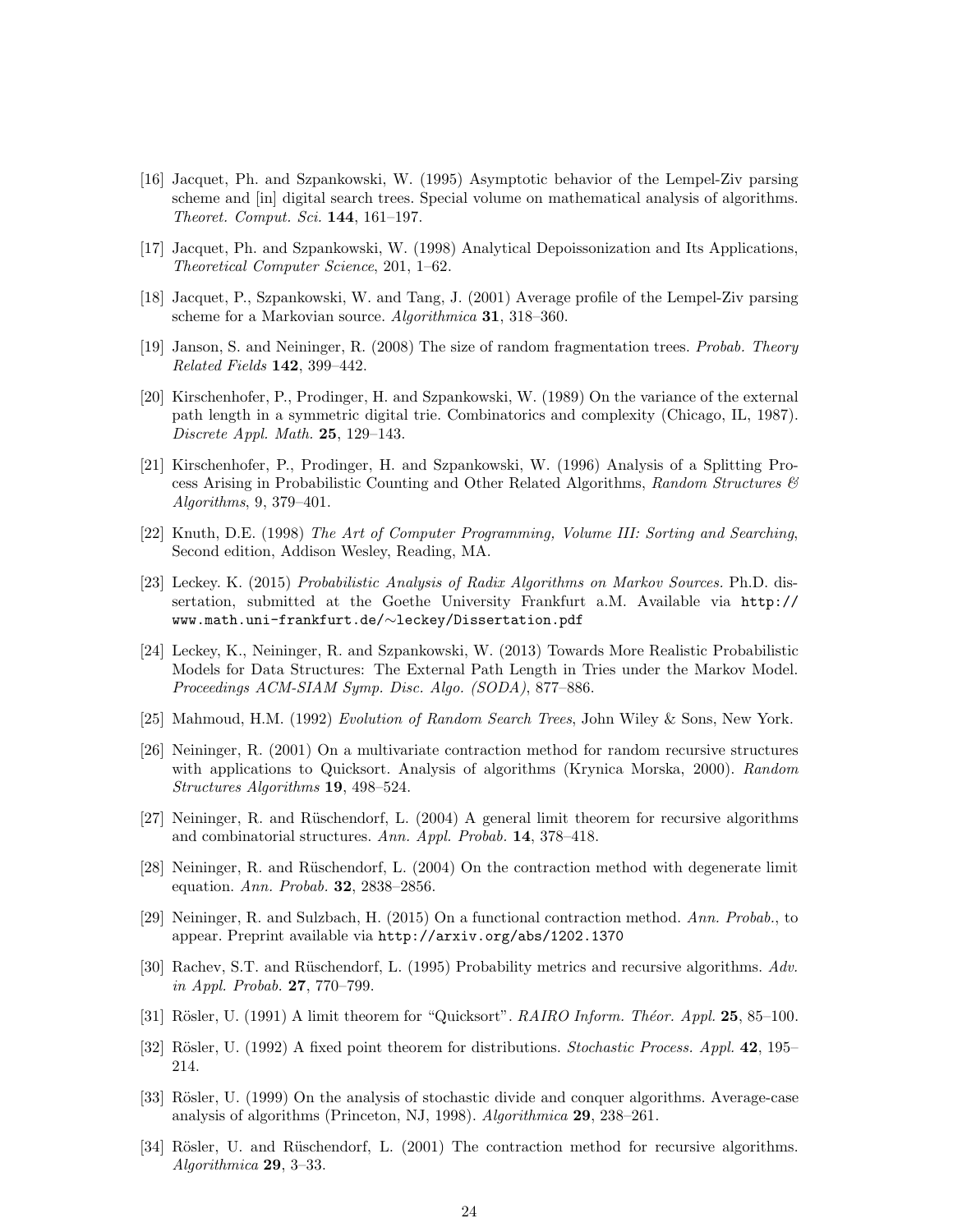- [35] Schachinger, W. (1995) On the variance of a class of inductive valuations of data structures for digital search. *Theoret. Comput. Sci.* 144, 251–275. Special volume on mathematical analysis of algorithms.
- [36] Szpankowski, W. (2001) *Average Case Analysis of Algorithms on Sequences*, John Wiley, New York.
- [37] Vallée, B. (2001) Dynamical sources in information theory: fundamental intervals and word prefixes, *Algorithmica* 1-2, 262–306.
- [38] Zolotarev, V. M. (1976) Approximation of the distributions of sums of independent random variables with values in infinite-dimensional spaces. (Russian.) *Teor. Veroyatnost. i Primenen.* 21, 741–758. Erratum *ibid* 22 (1977), 901. English transl. *Theory Probab. Appl.* 21, 721–737; *ibid.* 22, 881.
- [39] Zolotarev, V. M. (1977) Ideal metrics in the problem of approximating the distributions of sums of independent random variables. (Russian.) *Teor. Veroyatnost. i Primenen.* 22, 449– 465. English transl. *Theory Probab. Appl.* 22, 433–449.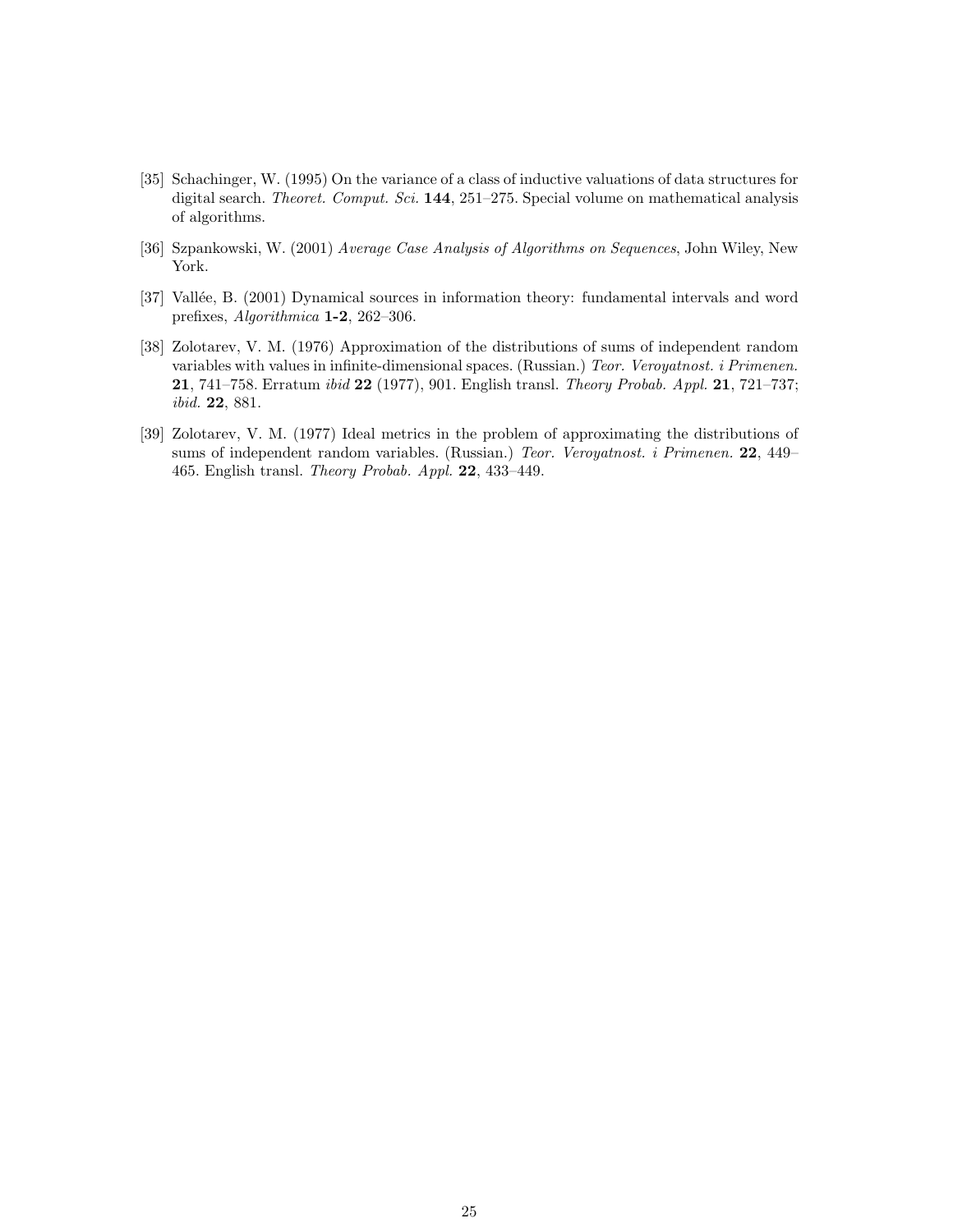# Appendix

### Asymptotics of the Binomial and Poisson distribution

The appendix is meant to cover some elementary asymptotic moment calculations of the binomial and Poisson distribution. These calculations were made for the sake of completeness and may be removed in the published version of this paper.

The following approximations are immediate consequences of the concentration of the binomial distribution. Recall  $x \log x = 0$  for  $x = 0$ .

**Lemma 7.3.** *Let*  $p \in (0,1)$ *,*  $h(x) := x \log x$  *for*  $x \in [0,1]$  *and*  $X_{n,p}$  *be binomial*  $B(n,p)$  *distributed for*  $n \in \mathbb{N}$ *. Then we have as*  $n \to \infty$ 

$$
\mathbb{E}\left[\log\left(\frac{X_{n,p}+1}{n+1}\right)-\log p\right]=\mathcal{O}\left(n^{-1/2}\right),\tag{58}
$$

$$
||h(X_{n,p}/n) - \mathbb{E}[h(X_{n,p}/n)]||_3 = O\left(n^{-1/2}\right),\tag{59}
$$

$$
\mathbb{E}[h(X_{n,p}/n) - h(p)] = \mathcal{O}(n^{-2/3}).\tag{60}
$$

*Proof.* Proof of (58): Note that we have for all  $\varepsilon \in (0,1)$  by the mean value theorem

$$
|\log(x) - \log(y)| \le \varepsilon^{-1}|x - y|, \quad x, y \in [\varepsilon, 1].
$$

This yields

$$
\begin{aligned}\n&\left| \mathbb{E}\left[\log\left(\frac{X_{n,p}+1}{n+1}\right)-\log p\right] \right| \\
&\leq \mathbb{E}\left[\left|\log\left(\frac{X_{n,p}+1}{n+1}\right)-\log p\right|{\bf 1}_{\{X_{n,p}\geq np/2\}}\right] + O\left(\log n \mathbb{P}(X_{n,p} < np/2)\right) \\
&\leq \frac{2}{p} \mathbb{E}\left[\left|\frac{X_{n,p}+1-np-p}{n+1}\right|\right] + O\left(\log n \mathbb{P}(X_{n,p} < np/2)\right).\n\end{aligned}
$$

The assertion follows since  $\mathbb{E}[|(X_{n,p} - np)/\sqrt{np(1-p)}|]$  converges to the first absolut moment of the standard normal distribution and  $\log n \mathbb{P}(X_{n,p} < np/2) = o(n^{-1/2})$  by Chernoff's bound.

Proof of (59): First note that h is bounded on [0, 1] and that we have for all  $\varepsilon \in (0,1)$ 

$$
|h'(x)| \le \log(1/\varepsilon) + 1, \quad x \in [\varepsilon, 1].
$$

In particular, we obtain by the mean value theorem that

$$
|h(x) - h(y)| \le (\log(1/\varepsilon) + 1)|x - y|, \quad x, y \in [\varepsilon, 1].
$$
\n(61)

With an independent copy  $\widetilde{X}_{n,p}$  of  $X_{n,p}$  we obtain by Jensen's inequality and (61)

$$
||h(X_{n,p}/n) - \mathbb{E}[h(X_{n,p}/n)]||_3^3
$$
  
\n
$$
= \mathbb{E}[(\mathbb{E}[h(X_{n,p}/n) - h(\tilde{X}_{n,p}/n)|X_{n,p}])^3]
$$
  
\n
$$
\leq \mathbb{E}[(h(X_{n,p}/n) - h(\tilde{X}_{n,p}/n))^3]
$$
  
\n
$$
= \mathbb{E}[(h(X_{n,p}/n) - h(\tilde{X}_{n,p}/n))^3 \mathbf{1}_{\{X_{n,p}, \tilde{X}_{n,p} \in [np/2,n]\}}] + O(\mathbb{P}(X_{n,p} \leq np/2))
$$
  
\n
$$
\leq (\log(2/p) + 1)^3 \mathbb{E}[(X_{n,p}/n - \tilde{X}_{n,p}/n)^3] + O(\mathbb{P}(X_{n,p} \leq np/2))
$$
  
\n
$$
\leq \left(\frac{\log(2/p) + 1}{\sqrt{n}}\right)^3 (2||X_{n,p}/\sqrt{n}||_3)^3 + O(\mathbb{P}(X_{n,p} \leq np/2)).
$$

The assertion follows by Chernoff's bound on  $\mathbb{P}(X_{n,p} \leq np/2)$  and  $||X_{n,p}/\sqrt{n}||_3 \to ||N||_3$  where N is  $\mathcal{N}(0, p(1-p))$  distributed.

Proof of (60): It is sufficient to show that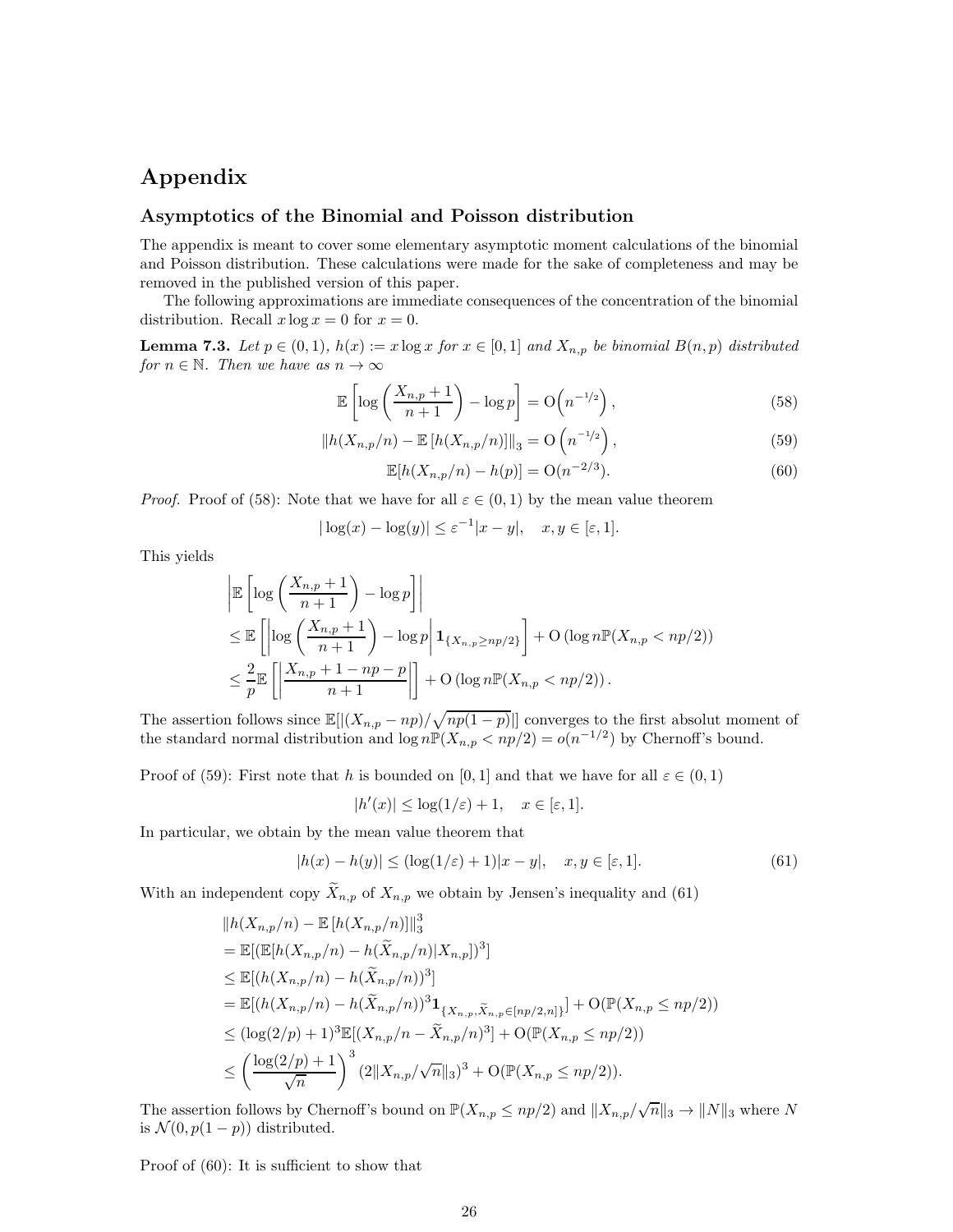1.  $h(p) - p \mathbb{E}[\log(X_{n,p}/n) \mathbf{1}_{\{X_{n,p} \geq 1\}}] = O(n^{-2/3}),$ 

2. 
$$
\mathbb{E}[h(X_{n,p}/n) - p \log(X_{n,p}/n) \mathbf{1}_{\{X_{n,p} \geq 1\}}] = O(n^{-2/3}).
$$

For the first part note that we have

$$
|h(p) - p \mathbb{E}[\log(X_{n,p}/n) \mathbf{1}_{\{X_{n,p} \ge 1\}}]|
$$
  
=  $p \left| \mathbb{E} \left[ \log \left( \frac{X_{n,p}}{np} \right) \mathbf{1}_{\{X_{n,p} \ge 1\}} \right] \right| + O((1-p)^n)$   
=  $p \left| \mathbb{E} \left[ \left( \log \left( 1 + \frac{X_{n,p} - np}{np} \right) - \frac{X_{n,p} - np}{np} \right) \mathbf{1}_{\{X_{n,p} \ge 1\}} \right] \right| + O((1-p)^n)$   
 $\le p \left| \mathbb{E} \left[ \left( \log \left( 1 + \frac{X_{n,p} - np}{np} \right) - \frac{X_{n,p} - np}{np} \right) \mathbf{1}_{\{ | X_{n,p} - np | \le n^{2/3} \}} \right] \right|$   
+  $(\log(np) + 1/p) \mathbb{P}(|X_{n,p} - np| > n^{2/3}) + O((1-p)^n).$ 

Since we have  $\log(1+x) - x = O(x^2)$  for  $x \to 0$  and  $\mathbb{P}(|X_{n,p} - np| > n^{2/3}) = o(n^{-1})$  by Chernoff's bound, we may conclude that

$$
h(p) - p \mathbb{E}[\log(X_{n,p}/n) \mathbf{1}_{\{X_{n,p} \geq 1\}}] = O(n^{-2/3}).
$$

In order to obtain the second bound, note that

$$
\mathbb{E}[h(X_{n,p}/n) - p \log(X_{n,p}/n) \mathbf{1}_{\{X_{n,p} \ge 1\}}] \n= \mathbb{E}\left[ (h(X_{n,p}/n) - p \log(X_{n,p}/n)) \mathbf{1}_{\{X_{n,p} \ge 1\}} \right] + O((1-p)^n) \n= \frac{1}{\sqrt{n}} \mathbb{E}\left[ \frac{X_{n,p} - np}{\sqrt{n}} \log \left( \frac{X_{n,p}}{n} \right) \mathbf{1}_{\{X_{n,p} \ge 1\}} \right] + O((1-p)^n) \n= \frac{1}{\sqrt{n}} \mathbb{E}\left[ \frac{X_{n,p} - np}{\sqrt{n}} \log \left( \frac{X_{n,p}}{n} \right) \mathbf{1}_{\{X_{n,p} - np \le n^{2/3}\}} \right] + o\left( n^{-2/3} \right) \n= \frac{1}{\sqrt{n}} \mathbb{E}\left[ \frac{X_{n,p} - np}{\sqrt{n}} \log(p) \mathbf{1}_{\{ |X_{n,p} - np | \le n^{2/3} \}} \right] \n+ \frac{1}{\sqrt{n}} \mathbb{E}\left[ \frac{X_{n,p} - np}{\sqrt{n}} \log \left( 1 + \frac{X_{n,p} - np}{np} \right) \mathbf{1}_{\{ |X_{n,p} - np | \le n^{2/3} \}} \right] + o\left( n^{-2/3} \right).
$$

Since  $\log(1+x) = O(x)$  as  $x \to 0$  and  $\mathbb{E}[|(X_{n,p} - np)/\sqrt{n}|]$  converges to the first absolute moment of the  $\mathcal{N}(0, p(1-p))$  distribution, we obtain for the second summand

$$
\frac{1}{\sqrt{n}} \mathbb{E}\left[\frac{X_{n,p} - np}{\sqrt{n}} \log \left(1 + \frac{X_{n,p} - np}{np}\right) \mathbf{1}_{\{|X_{n,p} - np| \le n^{2/3}\}}\right] = O(n^{-5/6}).
$$

For the first summand note that  $\mathbb{E}[(X_{n,p}-np)/\sqrt{n}] = 0$  which implies

$$
\frac{1}{\sqrt{n}} \mathbb{E}\left[\frac{X_{n,p} - np}{\sqrt{n}} \log(p) \mathbf{1}_{\{|X_{n,p} - np| \le n^{2/3}\}}\right]
$$
  
=  $-\frac{1}{\sqrt{n}} \mathbb{E}\left[\frac{X_{n,p} - np}{\sqrt{n}} \log(p) \mathbf{1}_{\{|X_{n,p} - np| > n^{2/3}\}}\right]$   
=  $O(\mathbb{P}(|X_{n,p} - np| > n^{2/3}))$   
=  $o(n^{-2/3}).$ 

Hence, we obtain  $\mathbb{E}[h(X_{n,p}/n) - p \log(X_{n,p}/n) \mathbf{1}_{\{X_{n,p}\geq 1\}}] = \mathcal{O}(n^{-2/3})$  which combined with the first result yields the assertion.  $\square$ 

The next Lemma provides asymptotic results for the poisson distribution that are needed for the analysis of the variance: